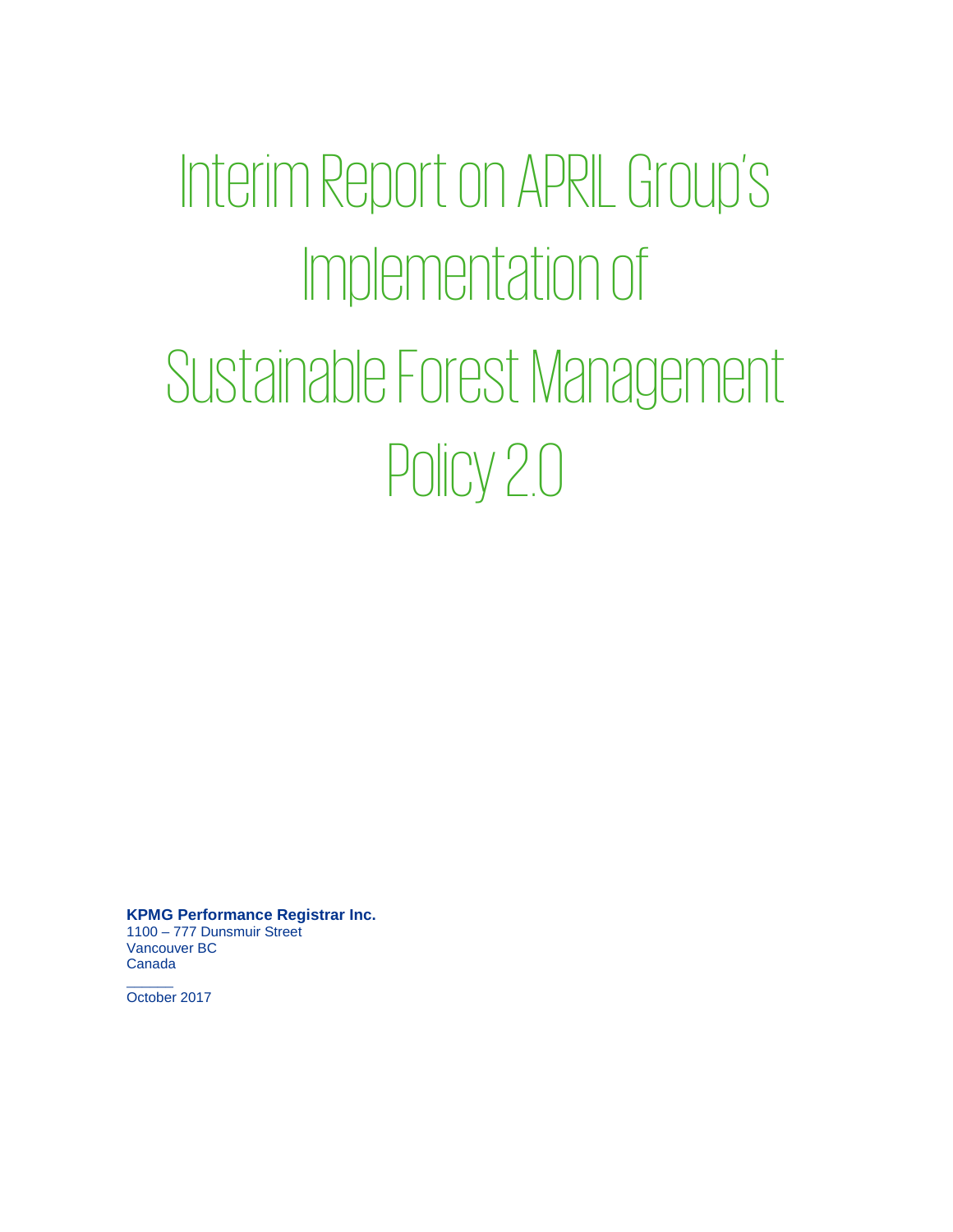# Table of contents

# **Contents**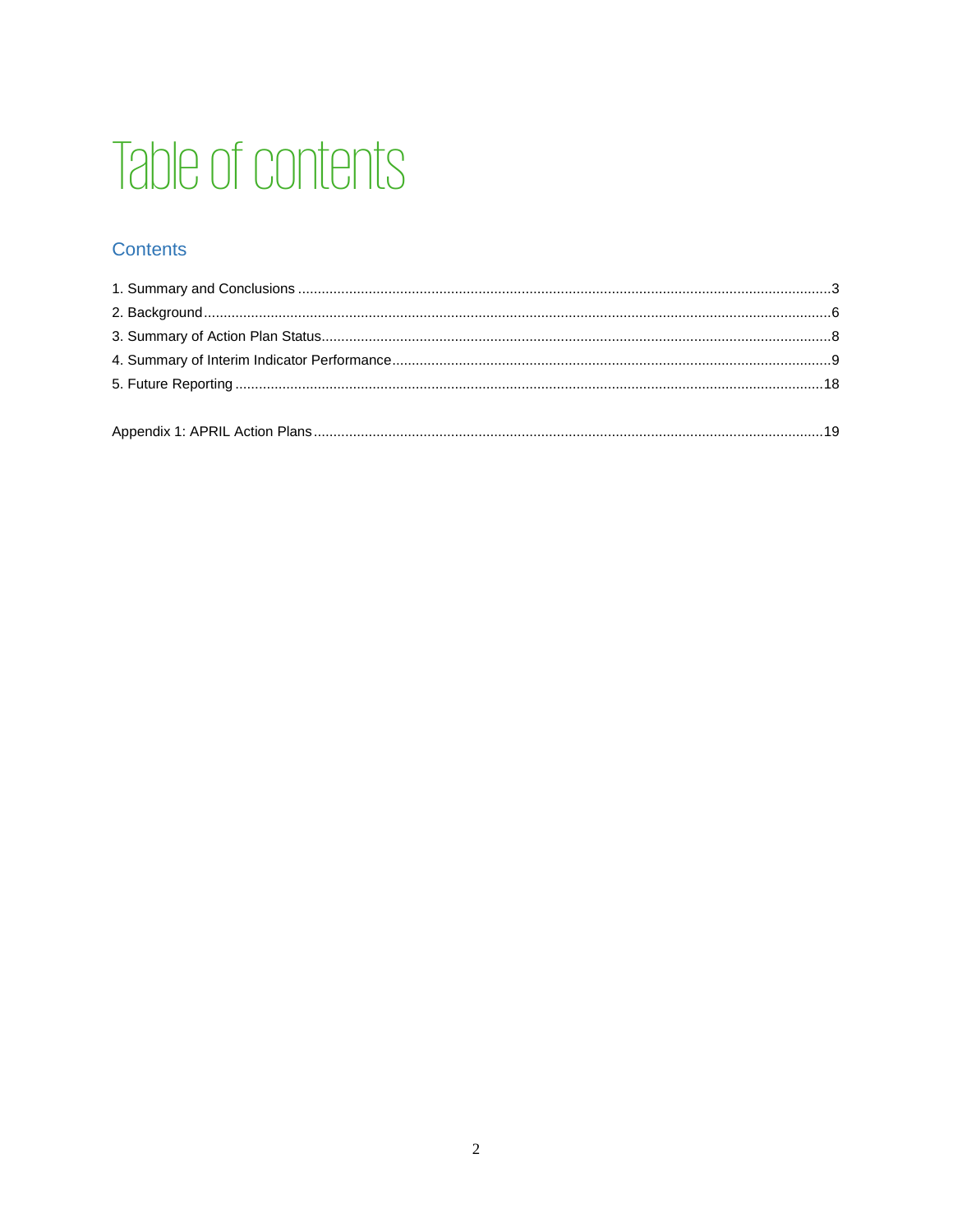# <span id="page-2-0"></span>1.Summary and Conclusions

This report provides information to APRIL Group's independent Stakeholder Advisory Committee (SAC) on selected indicators of APRIL's progress in implementing Sustainable Forest Management Policy 2.0 (SFMP 2.0) between July 1, 2016 and March 31, 2017. The report is an interim report to bridge the gap between our first full report on APRIL's SFMP 2.0 implementation (issued December 2016) covering the period from June 3, 2015 to June 30, 2016) and the next proposed full report, which will cover the period from January 1, 2017 to December 31, 2017 and be completed in 2018.

# **Objective of the engagement**

We were engaged by the Stakeholder Advisory Committee (SAC) of APRIL to undertake a limited assurance engagement over:

- APRIL's progress in implementing action plans related to the three non-conformances and 28 opportunities for improvement identified in our December 2016 limited assurance report, which covered all 44 SAC indicators developed to monitor SFMP 2.0 implementation.
- APRIL's performance under seven selected SFMP 2.0 indicators for the period from July 1, 2016 to March 31, 2017 and related conformance with SFMP 2.0

# **SFMP Performance Indicators**

APRIL's Stakeholder Advisory Committee engaged KPMG PRI to provide assurance over 7 of the 44 SFMP 2.0 performance indicators that were determined to be relevant to the interim reporting period and of specific interest to the Committee.

Given the nature of the subject matter and the available methods for determining quantitative and qualitative performance data for indicators of this type there are inherent limitations in the degree of precision that can be achieved. Management has developed methodologies for each of the indicators, which may change over time and can impact measurements and comparability.

# **Management's responsibilities**

APRIL Management is responsible for the preparation and presentation of the SFMP Performance Indicator Data in accordance with APRIL's internal guidelines and definitions for SFMP reporting. APRIL Management is also responsible for the development and implementation of the action plans to address the identified nonconformities and opportunities for improvement which are detailed in Appendix 1.

# **Our responsibility**

Our responsibility was to perform a limited assurance engagement and to express a conclusion based on the work performed. The engagement was carried out having regard to ISO 17021, which is the standard most commonly applied globally for sustainable forest management certification engagements.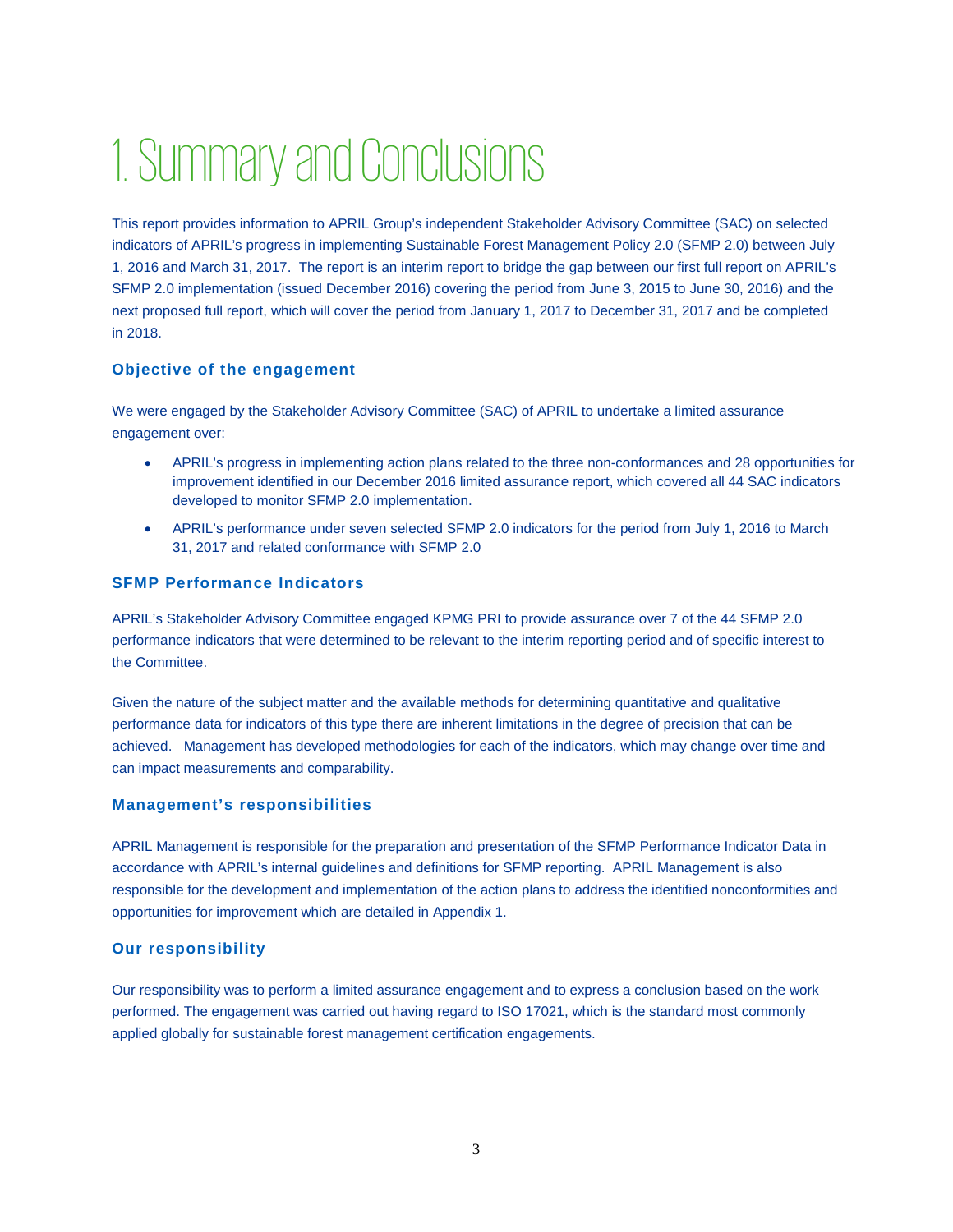# **Our approach**

A limited assurance engagement consists of making inquiries, primarily of persons responsible for the preparation of the selected SFMP Indicator performance data, and applying analytical and other evidence gathering procedures to the data, as appropriate. Our procedures included:

- Inquiries with relevant staff at the corporate and operational level to understand the data collection and reporting processes for the selected SFMP performance indicator data;
- Comparing the reported data to the underlying data sources;
- Inquiries of management regarding key assumptions and where relevant, the re-performance of calculations;
- Field inspections on 2 PT. RAPP sectors and 4 supplier concessions to assess field conditions for consistency with reported data;
- Site visits to the Kerinci millsite and port of Futong to assess fiber flow and tracking processes and,
- Review of findings generated by Rainforest Alliance as part of a collaboration with APRIL to examine and address fundamental ways in which APRIL can improve its forest and community operations in Indonesia at the field level. [1](#page-3-0)

The extent of evidence gathering procedures performed in a limited assurance engagement is less than that for a reasonable assurance engagement, and therefore a lower level of assurance is obtained. [2](#page-3-1)

# **Our Findings and Conclusions**

 $\overline{a}$ 

*Selected SFMP 2.0 Performance Indicators* - Based on the procedures performed, nothing came to our attention that would cause us to believe that the selected APRIL SFMP 2.0 performance indicator data for the seven SFMP 2.0 indicators reproduced in Section 3 of this report has not been prepared and presented, in all material respects, in accordance with APRIL's internal guidelines and definitions for SFMP reporting.

*Conformance with SFMP 2.0 for the selected Performance Indicators* - During the reporting period, APRIL identified and reported to us the following non-conformity with SFMP 2.0. The non-conformity had already been addressed by APRIL during the reporting period:

• In March 2017, APRIL was required to close canals at seven specific points and remove Acacia from approximately 600 hectares of newly planted peatland in the Pelalawan sector following direction from the Ministry of Environment and Forests under the revised peatland regulations (PP. No. 57/2016 and Circular Letter No. S. 494/MENLHK-PHPL/2015).

*Status of Action Plans Developed to Address Previous Assurance Findings* - Based on the procedures performed, nothing came to our attention that would cause us to believe that APRIL's assessment of action plan status, presented in Section 3 of this report has not been prepared and presented, in all material respects, in accordance with the criteria for determining action plan status described in Section 3.

In the course of our work, we also identified four opportunities for improvement, which are described in Section 4 of this report.

<span id="page-3-1"></span><span id="page-3-0"></span><sup>&</sup>lt;sup>1</sup> Findings were reviewed for evidence of non-compliance with SFMP 2.0 during the reporting period. Where future actions are required by the Company to address a historic issue, the implementation of Company action plans to address this issue will be reviewed in the next reporting period. <sup>2</sup> A limited assurance engagement was determined to be appropriate, given that this is the most common form of assurance applied globally to sustainability data.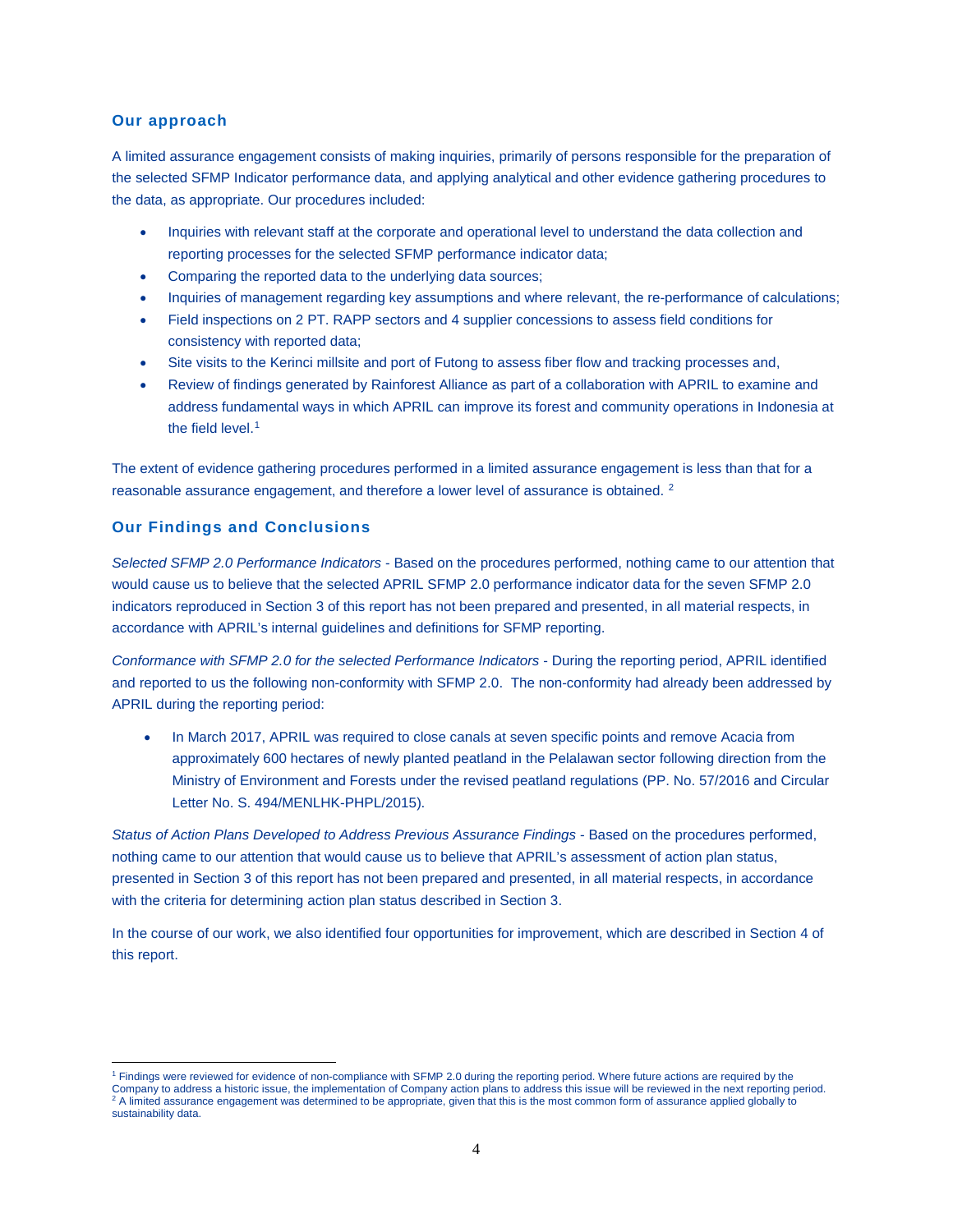# **Use of the Report**

Our assurance report is provided solely to the Stakeholder Advisory Committee of APRIL in accordance with the terms of our engagement. Our work has been undertaken so that we may report to the Stakeholder Advisory Committee on those matters we have been engaged to report upon in this assurance report, and for no other purpose. We do not accept or assume responsibility to anyone other than the Stakeholder Advisory Committee for our work, for this assurance report, or for the conclusions we have reached.

KPMG PRI

KPMG Performance Registrar Inc. *Vancouver BC Canada October 2017*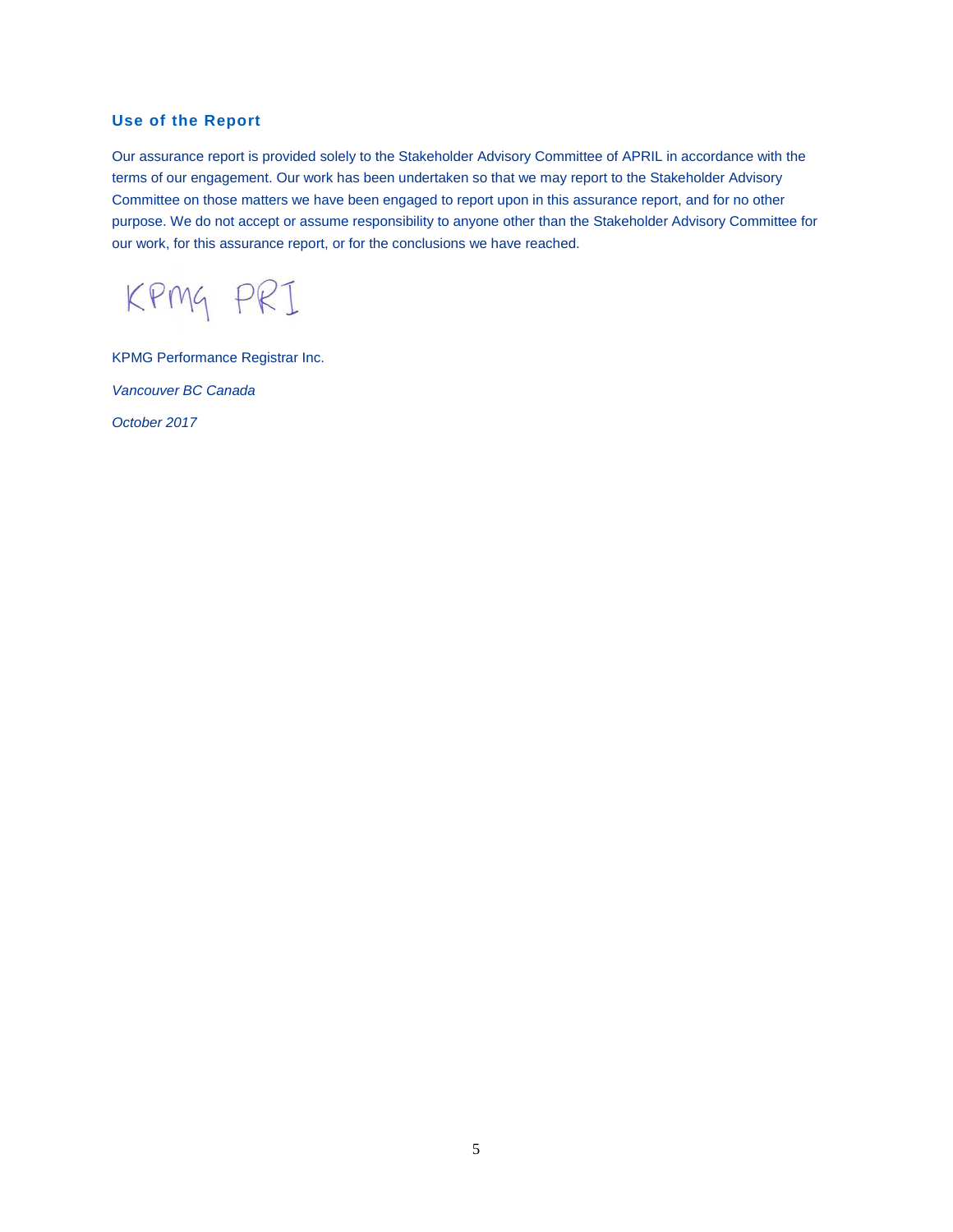# <span id="page-5-0"></span>2.Background

#### **APRIL Group**

APRIL Group (APRIL) maintains an integrated pulp and paper mill in Pangkalan Kerinci, in Riau Province, Sumatra. The mill is capable of producing 2.8 million tonnes of pulp and 1.15 million tonnes of paper per year.

Fiber for the pulp and paper mill is derived from approximately 480,000 hectares of plantations maintained by PT. Riau Andalan Pulp and Paper (PT. RAPP) and 40 supply partners located in Sumatra that together supply approximately 79% of the mill's fiber needs. The remaining fiber is procured as logs from supply sources in Jambi, Kalimantan and Malaysia.

#### **SFMP 2.0**

APRIL Group announced Sustainable Forest Management Policy 2.0 (SFMP 2.0) on June 3, 2015. The policy describes the commitments made by APRIL in relation to sustainable forest management for both its own operations and those of its suppliers. Critical elements of the Policy include a commitment to halt the harvest of mixed hardwoods and only develop non-forested areas, to apply a landscape approach to optimize forest conservation, to establish an Independent Peat Expert Working Group to provide inputs and recommendations to APRIL on management of its peatland operations and strengthened processes for working with local communities and indigenous peoples. The policy also re-commits to the maintenance of an independent Stakeholder Advisory Committee (SAC), originally established in 2014 to monitor and provide transparency over APRIL's implementation of SFMP 2.0 and to oversee independent verification of progress.

In order to track the implementation of SFMP 2.0 and establish a baseline against which future performance could be evaluated, 44 SFMP 2.0 performance indicators were developed to assist the independent Stakeholder Advisory Committee in monitoring APRIL's progress in implementing its commitments under SFMP 2.0. The first assurance report on progress in implementing SFMP 2.0 was issued by KPMG Performance Registrar Inc. in December 2016 and provided limited assurance over APRIL's progress on all 44 performance indicators.

**KPMG Performance Registrar Inc.** 

KPMG PRI is an independent certification body with experience in sustainable forestry and environmental management certification.

KPMG Performance Registrar Inc. (KPMG PRI) was appointed by the SAC to provide an interim report on APRIL's continuing progress during the second year (July 1, 2016 to March 31, 2017) of SFMP 2.0 implementation. This involved the assessment of seven key indicators and a review of progress on action plans developed by APRIL to address findings from KPMG PRI's *Report on APRIL Group's Implementation of Sustainable Forest Management Policy 2.0* (December 2016).

The KPMG PRI engagement team comprised team members with forestry, environmental and social audit experience and included both local Indonesian team members and KPMG PRI staff with International experience.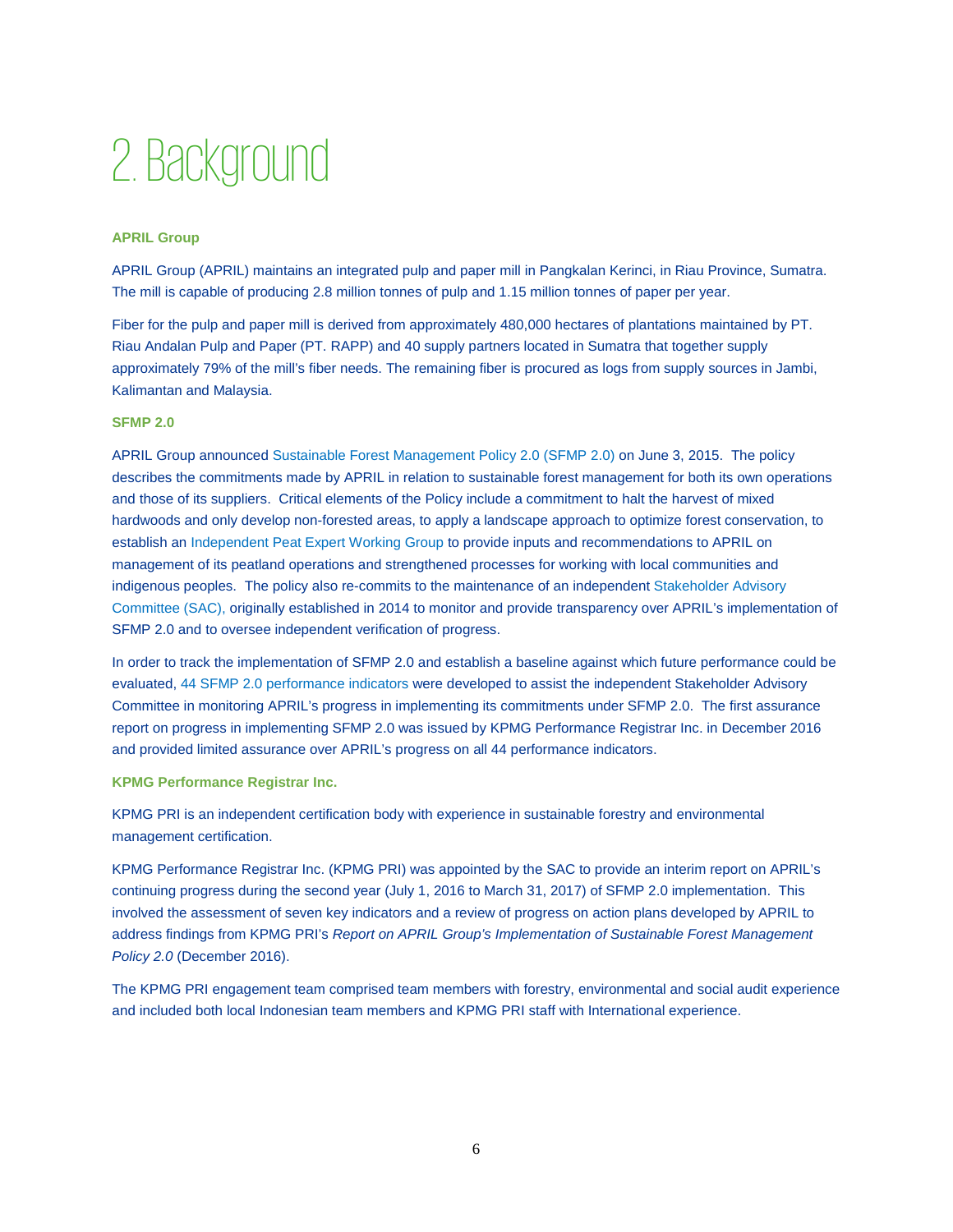#### **Summary of the assurance process**

The assurance engagement was undertaken by KPMG PRI in multiple phases as follows:

- On-site interviews and review of documents and records supporting indicator and action plan status were conducted at the Kerinci millsite in May, July and August 2017;
- Field inspections were undertaken at two PT. RAPP sectors as well as two supplier concessions in Sumatra, one supplier concession in Kalimantan and one supplier concession in Sarawak, Malaysia between July and September 2017.
- Our draft report was reviewed with APRIL's Stakeholder Advisory Committee in September, 2017; and,
- Action Plans were subsequently developed by APRIL in relation to each of the findings identified in our current report, which were reviewed and accepted by KPMG PRI in October 2017.

#### **Consideration of other information in completing our work**

During the period, Rainforest Alliance (RA) was engaged by APRIL to provide technical support to management on ways in which APRIL can improve its forest and community operations for a sample of PT. RAPP sectors and supplier concessions. Draft results of RA's findings and observations were reviewed by KPMG PRI for evidence of non-compliance with SFMP 2.0.

#### **Treatment of findings**

Where identified, new findings were classified as either *non-conformities* or *opportunities for improvement*.

*Non-conformities* are raised where the indicator data or the lack of indicator data is associated with a breach of the requirements of SFMP 2.0.

*Opportunities for improvement* are raised where KPMG PRI identifies opportunities for improvement in the scope of the indicator, the indicator data collection and quality control processes, or in the nature of the underlying SFM practices and monitoring undertaken by APRIL in relation to the indicator. In such cases, a specific breach of SFMP 2.0 has not been identified

Action plans are developed by APRIL and reviewed by KPMG PRI for appropriateness in relation to each of the identified non-conformities and opportunities for improvement.

#### **Disclosures related to suppliers**

In previous APRIL indicator data and KPMG PRI reports two types of supplier were identified:

- long-term suppliers, which were APRIL suppliers with which long-term supply partnerships have been in place and that contribute to APRIL's 1:1 commitment for the ratio of plantation to conservation area; and,
- short-term suppliers, which are market plantation wood suppliers that do not contribute to the 1:1 commitment.

In this report, the terminology related to long and short-term suppliers has been updated on the recommendation of the independent Stakeholder Advisory Committee to better reflect the nature of the supplier contracts:

- "supply partners" to reflect those suppliers that have longer-term partnerships with APRIL and contribute to its 1:1 commitment; and,
- "open-market suppliers" to reflect those suppliers APRIL contracts for open-market log purchases and do not contribute to the 1:1 commitment.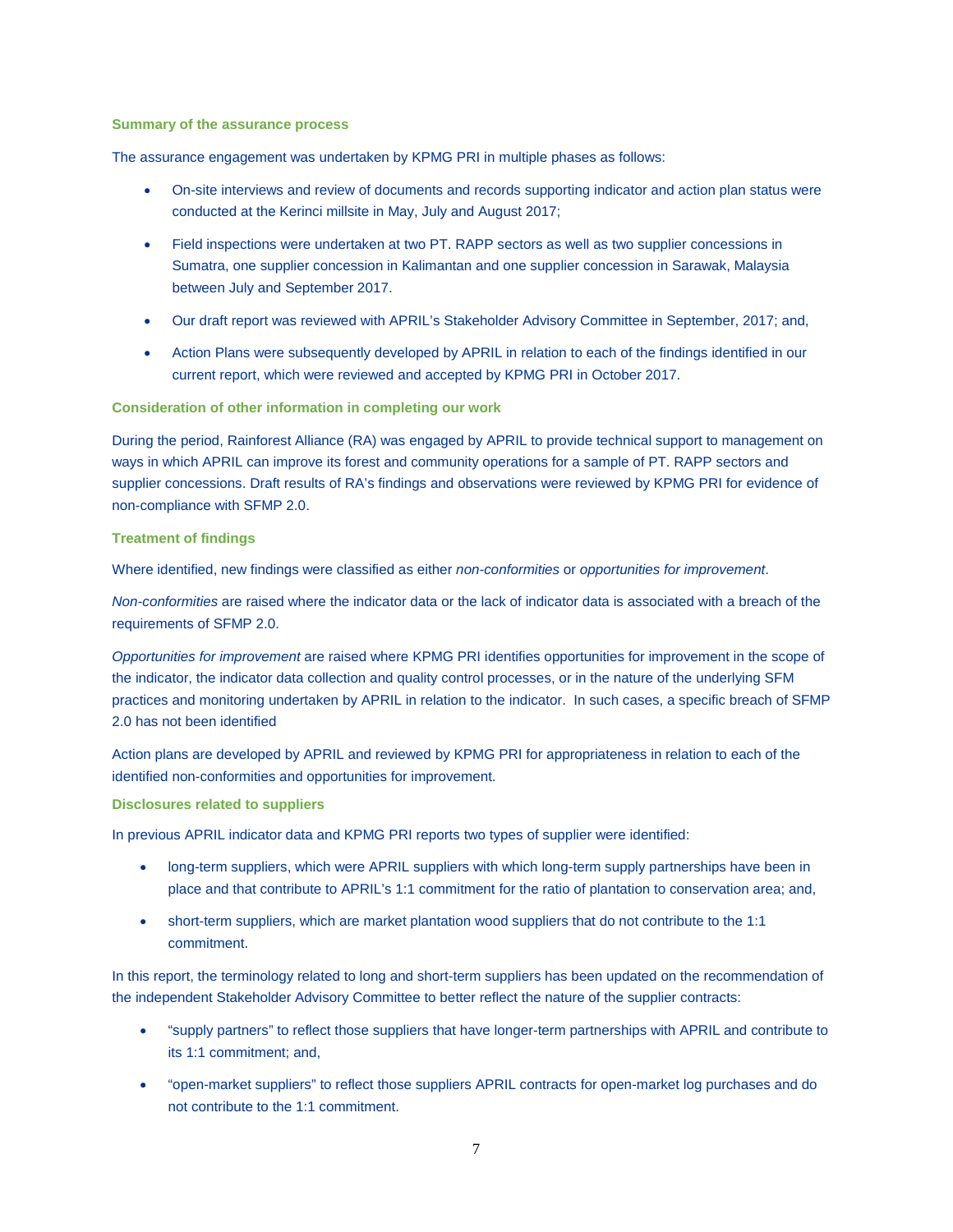# <span id="page-7-0"></span>3. Summary of Action Plan Status

| <b>SFMP 2.0 Policy Element</b>                              | #of action plans<br>developed | # of action plans<br>closed to date | # of action plans in<br>progress to date |
|-------------------------------------------------------------|-------------------------------|-------------------------------------|------------------------------------------|
| Long-term sustainability                                    | 5                             | 5                                   |                                          |
| Forest protection and conservation                          |                               |                                     |                                          |
| Peatland management                                         |                               |                                     |                                          |
| Continuous reduction of carbon footprint                    |                               |                                     |                                          |
| Proactive support of local communities                      |                               |                                     |                                          |
| Respect the rights of indigenous peoples<br>and communities | 5                             | 5                                   |                                          |
| Responsible practices in our work places                    | 6                             | 5                                   |                                          |
| Legal compliance and certification                          | 2                             | 2                                   |                                          |
| Good corporate governance, verification<br>and transparency |                               |                                     |                                          |
| <b>Data Reporting</b>                                       |                               |                                     |                                          |

# **KPMG Comments and Findings**

The current status of each action plan is rated as either Closed (the required actions to address the issue have been undertaken and the issue is being addressed), In Progress (the required actions are in the process of implementation but are not yet complete), Under Development (the approach to implementing the action plan has not yet been finalized and the issue has not yet been addressed) or Open (the approach to implementing the action plan has not yet been initiated).

The action plans identified in the table above were developed to address the three non-conformities and 28 opportunities for improvement identified in KPMG's December 2016 assurance report. Of the 31 action plans, 29 were due to be implemented on or before June 30, 2017 and this timeline was achieved for 27 of the 29 action plans, while two action plans remain in progress.

Two of the in progress action plans are not scheduled to be completed until the next full assurance engagement in relation to SFMP 2.0 progress in 2018. These relate to the status of data to support full assessment of all suppliers against APRIL's SFMP 2.0 commitments and are critical to APRIL's ability to effectively monitor and report on progress across its full supply chain. Multiple actions have been implemented to initiate or improve the gathering of this data and these are being implemented across suppliers on a prioritized basis in 2017. However, there remain challenges in gaining full supplier participation in this monitoring process, particularly amongst newer suppliers. Successful completion of these action plans will be an important focus area for APRIL in the lead up to the 2018 assessment.

Further details of the status of individual action plans and our findings in relation to their implementation can be found on APRIL's sustainability dashboard a[t www.sustainability.aprilasia.com.](http://www.sustainability.aprilasia.com/)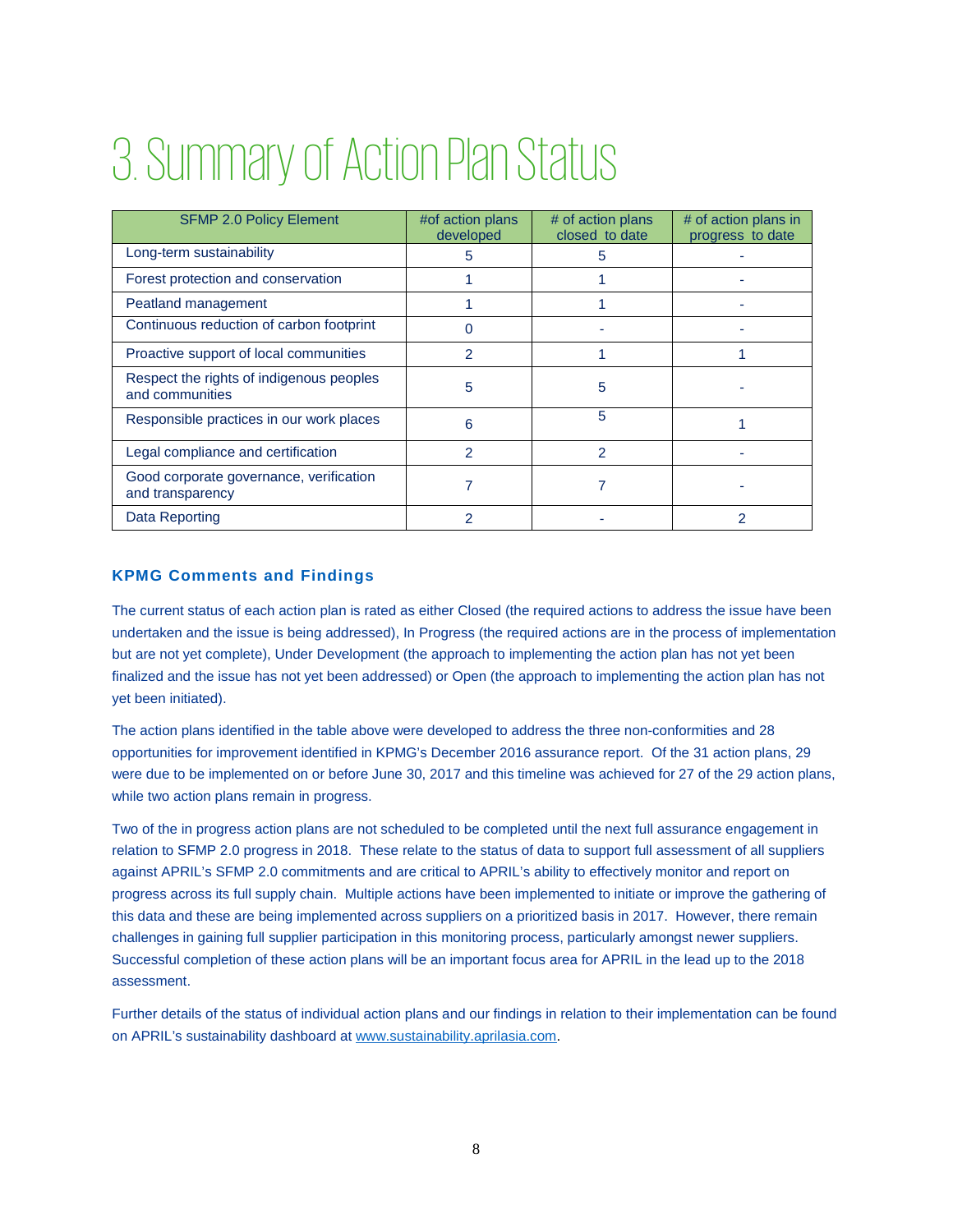# <span id="page-8-0"></span>4. Summary of Interim Indicator Performance

# **Overall indicator performance**

# **Opportunity for Improvement #1**

One general opportunity for improvement was raised in relation to the quality of supply partner records. During our procedures, a clear difference was noted between the quality of supply partner data and PT RAPP data associated with the SFMP 2.0 performance indicators, specifically those indicators addressing community and employee grievances. There is opportunity to improve the quality of supply partner data through the supplier monitoring program developed to assess SFMP 2.0 conformance.

# **Indicator specific performance**

|    | <b>Long Term Sustainability:</b>                                                                                                                                                                                                                                          |  |  |  |  |
|----|---------------------------------------------------------------------------------------------------------------------------------------------------------------------------------------------------------------------------------------------------------------------------|--|--|--|--|
|    | Overall objective: By increasing the productivity of our own plantations and those of our suppliers on our<br>existing plantation footprint and eliminating mixed hardwood from natural forest from our supply chain.                                                     |  |  |  |  |
| b. | # of Ha developed by category                                                                                                                                                                                                                                             |  |  |  |  |
| Ш  | <b>Peatland management:</b>                                                                                                                                                                                                                                               |  |  |  |  |
|    | Overall objective: Minimize greenhouse gas emissions and impacts on peatland function by halting<br>further development of forested peatland and developing and implementing best practices on peatland<br>that is currently non-forested or has established plantations. |  |  |  |  |
| C. | Total Ha developed on peatland.                                                                                                                                                                                                                                           |  |  |  |  |

# **Total Ha developed: APRIL data for the period from July 1, 2016 – March 31, 2017**

|                              | <b>PT RAPP</b><br>(ha) | Suppliers (ha)                                                      |
|------------------------------|------------------------|---------------------------------------------------------------------|
| New mineral soil development |                        | No new development was identified on supply<br>partner concessions. |
| New peatland development     |                        | Data is incomplete for open-market suppliers.                       |

# **Evidence Reviewed**

Planting records for first time planting of new plantations were reviewed to assess whether the planting was related to areas being newly developed or areas that had been historically cleared for a variety of reasons.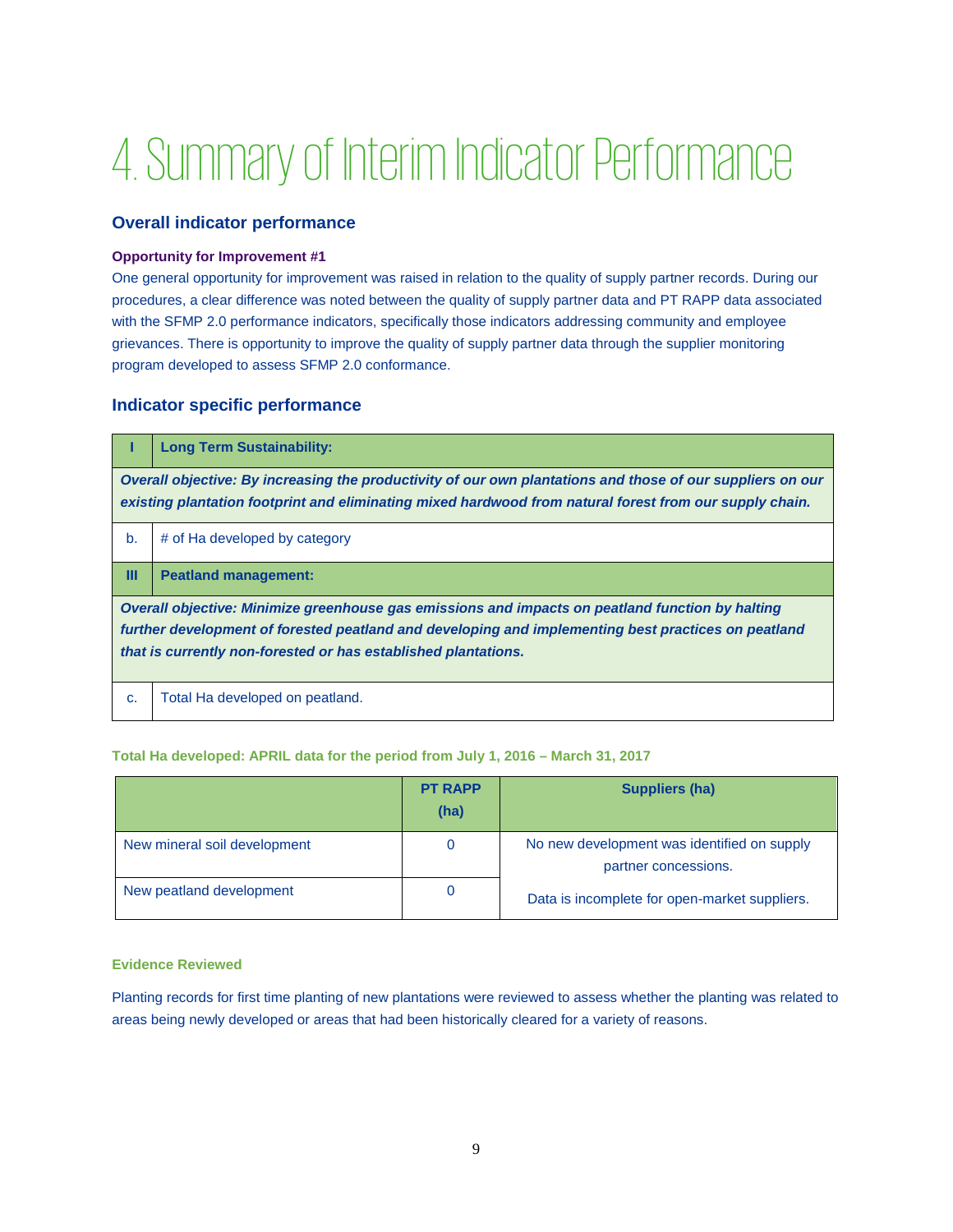#### **Findings**

This is a key indicator of conformance with SFMP 2.0 commitments to:

- Only develop areas that are not forested, as identified through independent peer-reviewed High Conservation Value (HCV) and High Carbon Stock (HCS) assessments.
- APRIL will not acquire any new land, or forestry licenses; or receive wood from land licensed to third parties, where after 3 June 2015 the seller has knowingly cleared HCV or HCS forests or forested peatlands.
- No new development by APRIL and its suppliers on forested peatland.

First time plantings on PT RAPP and supply partner concessions were reviewed to assess whether they related to new development.

Testing a selection of areas identified as first time planting, including a sample of field inspections on PT RAPP and supply partner concessions, did not identify instances where new development of forested land occurred.

**Clarification of SFMP 2.0 Expectations for Suppliers** 

The following good practice was noted during the period:

#### **Good Practice #1**

During the reporting period, APRIL developed a policy for association, which was subsequently endorsed by APRIL's Stakeholder Advisory Committee. The policy, found on the APRIL sustainability dashboard at www.sustainability.aprilasia.com, formally expands the scope of APRIL's commitments regarding indirect involvement of its suppliers in violation of SFMP 2.0 commitments. Indirect involvement includes activities such as clearing of natural forest by a supplier's parent company.

#### **Changes in Peatland regulations**

Significant changes in the regulatory framework for plantation development and management occurred during the reporting period. One non-conformance and one opportunity for improvement were identified in relation to the ongoing implementation of these changes:

#### **Non Conformance #1**

Non-conformance #1 was reported to us by APRIL and relates to SFMP 2.0 commitments to legal compliance.

Between March and September 2016, PT. RAPP planted approximately 600 hectares of recovered peatland in Dayun Village, Pelalawan which were previously encroached. This was based on the company's approved business plan and annual work plan. Subsequently, in December 2016, the Ministry of Environment and Forestry (MOEF) instructed the Company to suspend all activities, pull out planted Acacia trees and close completed canals at seven points, invoking Circular Letter No. S. 494/MenLHK-PHPL/2015 and PP No. 57/2016 (Peat Ecosystem Protection and Management regulation issued in December, 2016).

As of the date of this report, the Company indicates they have completed all requested actions by the MOEF specific to the recovered peatland in Dayun Village.

On October 18, 2017, APRIL informed stakeholders of the suspension of forestry operations of PT. RAPP as a result of the cancellation of PT. RAPP's current long-term work plan (Rencana Kerja Usaha, RKU) by the MoEF. The longterm work plan was cancelled based on the rejection by the MoEF of the company's latest RKU revision, which it considers does not meet the current ministerial decree on peatland forests. The Ministry requires PT. RAPP to immediately designate a significant part of its current plantations into protection areas. PT. RAPP states this would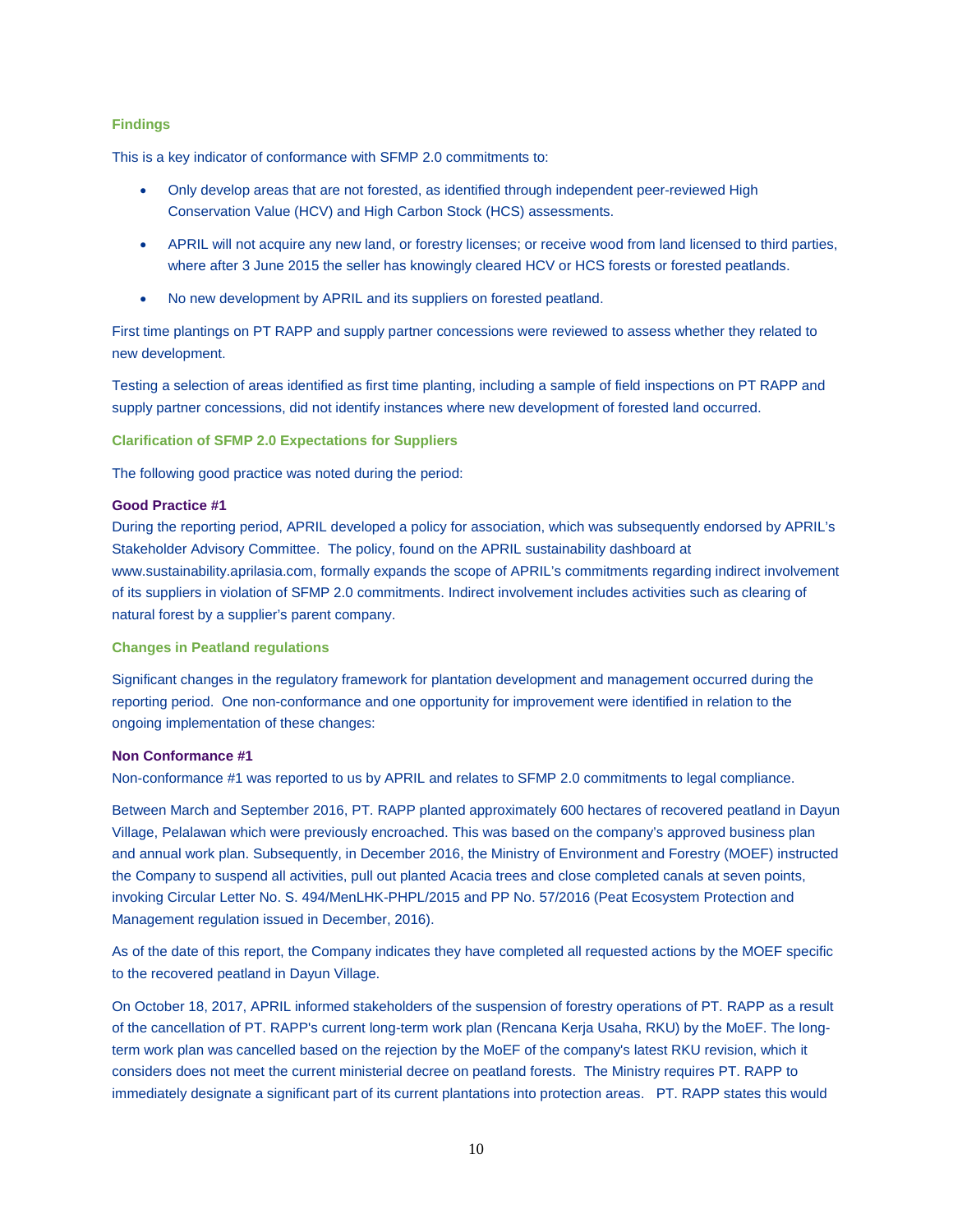result in the loss of more than 50% of APRIL's production areas and lead to significant socio-economic losses and environmental risks, and seeks to continue working with the MoEF to resolve the situation.

PT. RAPP's operations, excluding planting on areas identified on the MoEF's map, were subsequently permitted to resume on October 24 pending resubmission of a revised RKU on October 30.

KPMG PRI notes this will be a focus area of the 2018 assurance process.

#### **Opportunity for Improvement #2**

In light of significant recent changes in peatland regulations in Indonesia and the possibility that these could lead to regulatory non-compliance by suppliers, there is an opportunity for APRIL to:

- develop a more detailed operational interpretation of the requirements for circulation amongst suppliers;
- ensure all of its Indonesian suppliers operating on peatland are fully aware of APRIL's interpretation of these requirements and,
- understand how its suppliers are applying these Regulations.

#### **Gaps in supplier data**

Nine open-market suppliers (all of whom supply plantation Acacia wood), located in Jambi, Kalimantan and Malaysia, have been engaged by APRIL as a result of the elimination of mixed hardwood logs as a fiber supply source for the Kerinci mill upon implementation of SFMP 2.0 in 2015.

During the interim period, APRIL only had full access to monitoring data for two of these nine suppliers. However, APRIL has implemented a Land Cover Change (LCC) monitoring system which is based on analysis of landsat imagery for changes in land cover across all fiber supply concessions. Potential areas of land cover change are followed up with individual suppliers and assessed for conformance with SFMP 2.0. This monitoring system is part of a broader SFMP 2.0 monitoring system being implemented by APRIL which is currently being rolled out on a priority basis across suppliers. However, a number of suppliers are currently not responding to information requests from APRIL related to possible land use change, limiting the effectiveness of the system, resulting in the following opportunity for improvement:

#### **Opportunity for Improvement #3**

In 2016, APRIL began tracking the nine open-market supplier concessions using the LCC monitoring system that uses landsat imagery to identify and follow-up on potential new development through confirmation of vegetation change and root cause of the change. As of the date of the report, sufficient feedback and information had not been received for more than 50% of the land cover change detected during the reporting period, preventing reliance on the effectiveness of the system and adequately concluding with respect to conformance with SFMP 2.0 requirements for new development. There is opportunity for APRIL to determine how to work with incomplete data to manage risk and assess conformance with SFMP 2.0.

#### **Canal development on Pulau Padang**

During the reporting period, concerns were raised by stakeholders that the development of a canal on Pulau Padang was inconsistent with the Company's SFMP 2.0 commitments regarding development. In attempting to address these concerns, APRIL provided inaccurate information to key stakeholders, mis-referencing specific clauses of the Forest and Land Fire Control regulation (PerMenLHK No.32 year 2016) as the basis for the canal construction. This led to publicly expressed concerns that APRIL had deliberately misled its key stakeholders and that the Company was not being transparent about its development actions.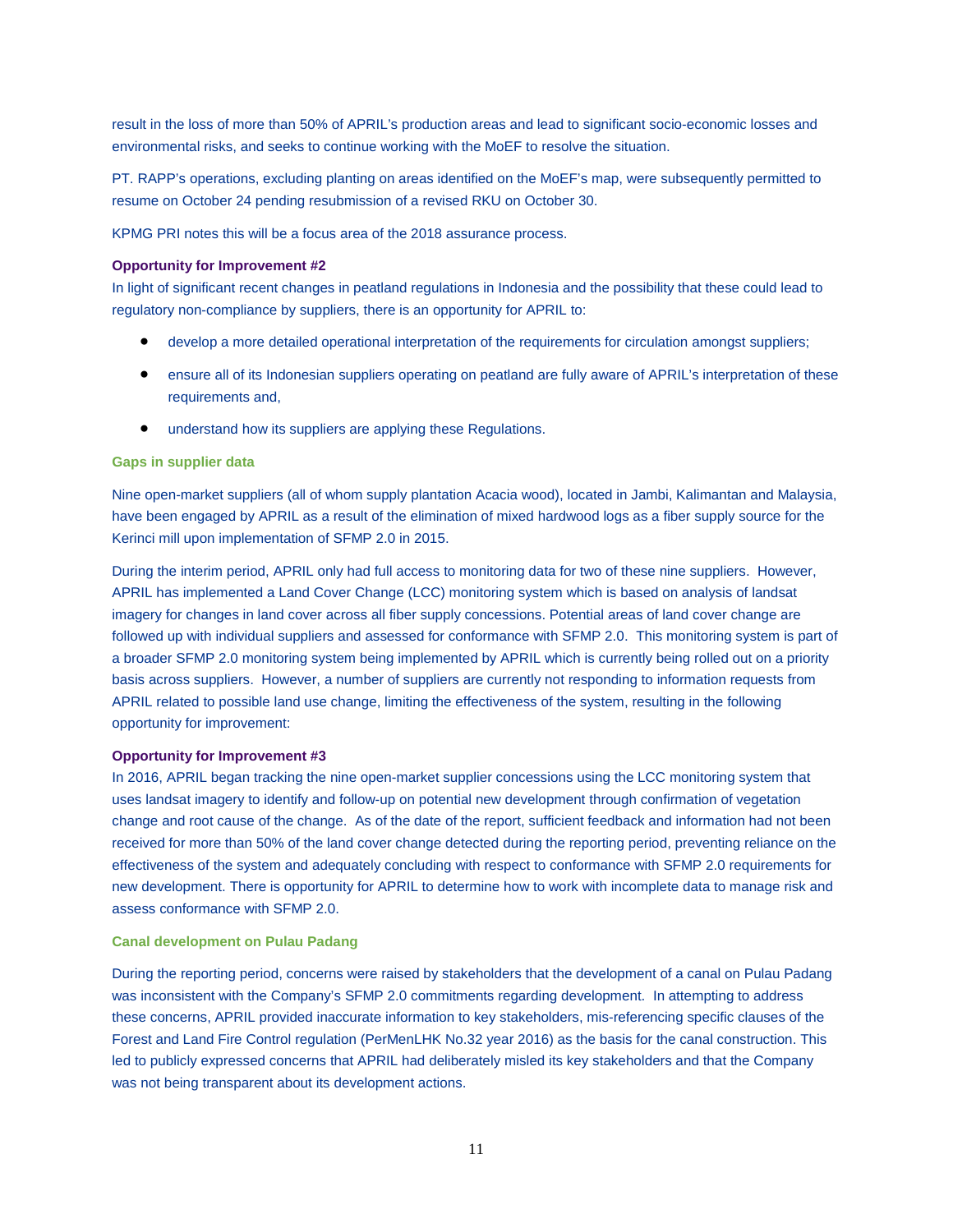In response to the incident, APRIL posted a public statement that included a clear apology for the provision of incorrect information and reaffirmed that it was not its intention to deliberately mislead. The apology is posted on [www.aprildialog.com.](http://www.aprildialog.com/) APRIL also committed that:

*"APRIL will cooperate fully with a joint task-force including Indonesia's Peatland Restoration Agency (BRG) and the Ministry of Environment and Forestry to review and address the social issues and any other matters on its forestry concessions at Pulau Padang."*

No further development has taken place on Pulau Padang since the incident, which remains the subject of administrative sanctions issued by the Ministry of Environment and Forestry in response to fires that occurred in 2015 and gaps in fire facilities and infrastructure.

Ongoing transparency on compliance issues and other concerns such as the events on Pulau Padang is essential to the success of SFMP 2.0. In response, a draft 2018 indicator has been developed for consultation with stakeholders that requires APRIL to track and report on issues that arise from SFMP 2.0 implementation that led to a nonconformance or concerns over a potential non-conformance.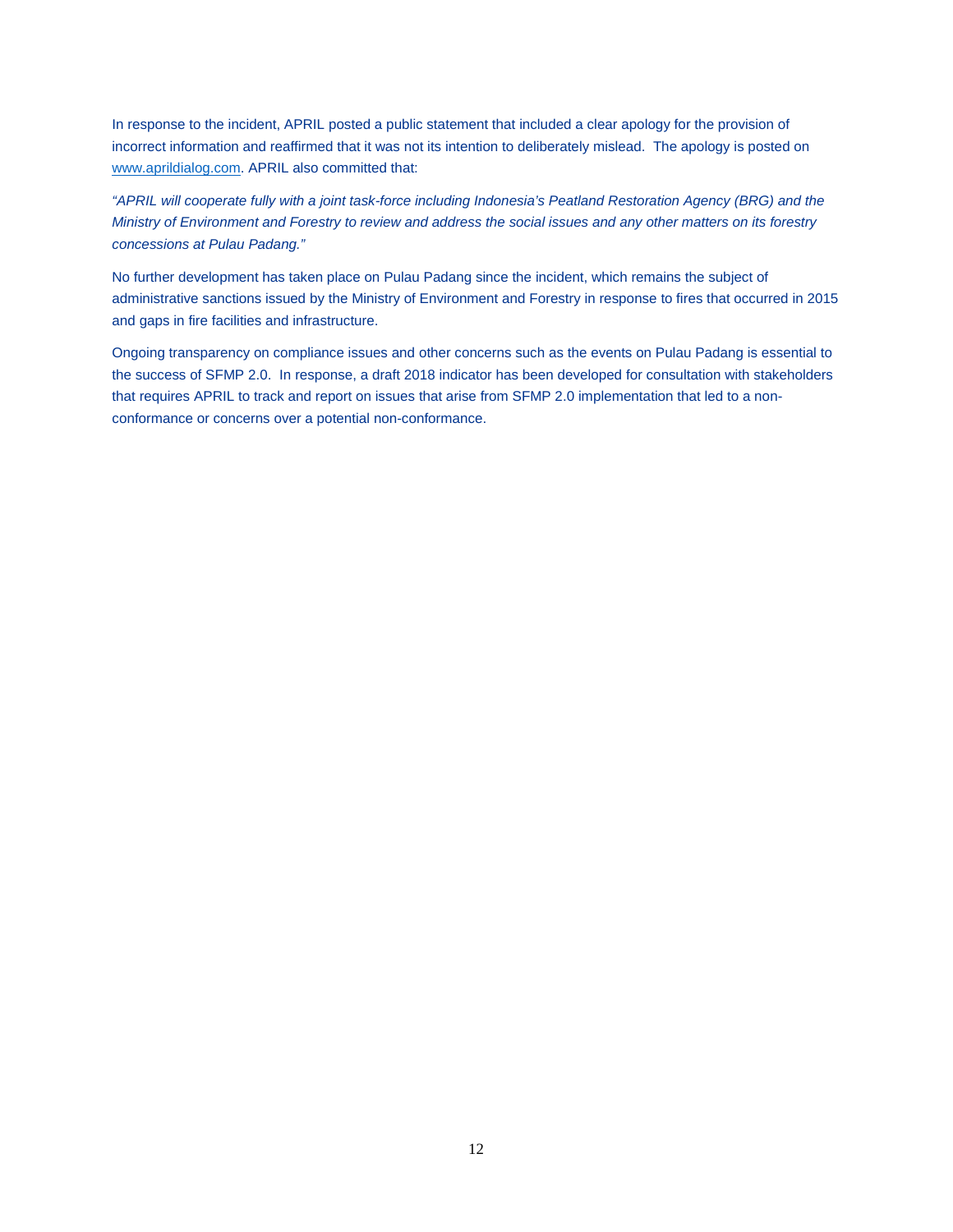| l V | <b>Proactive support of local communities:</b>                                                               |
|-----|--------------------------------------------------------------------------------------------------------------|
|     | Overall objective: To continually seek opportunities to consult and align with the interests of communities. |
|     |                                                                                                              |
| g.  | # and status of agreed actions arising from stakeholder forums.                                              |

#### **APRIL data for the period from July 1, 2015 - March 31, 2017**

| <b>Status of Agreed Actions</b> | # of Agreed action - PT. RAPP | # of Agreed action – Suppliers                       |
|---------------------------------|-------------------------------|------------------------------------------------------|
| Not yet started                 | 257                           | Supplier information regarding this                  |
| In progress                     | 382                           | indicator is unknown by the<br>Company at this time. |
| Completed                       | 75                            |                                                      |

#### **Evidence Reviewed**

APRIL provided a listing of all community stakeholder actions agreed to and budgeted for by PT. RAPP resulting from stakeholder forums held during the period. On a sample basis, we traced the information for those actions marked as "completed" back to a signed acknowledgement of completion between PT. RAPP and the community, for those actions marked as "in progress," to procurement records demonstrating the progress on budget spent for this specific action, and for those actions marked as "not yet started," to approved work plans signed off by the Community Development Officer and the Estate Manager.

#### **Findings**

This indicator is intended to track PT. RAPP's fulfillment of the commitments made resulting from community stakeholder forums. The actions relate to requests by the local community for community development and include items such as social infrastructure projects, healthcare support and education support.

During our procedures, we noted approximately 60 actions that were budgeted during the period for a specific village or activity were subsequently transferred to another village or activity based on a change in priorities or identified community needs. All budget transfers were approved by the Estate Manager, the Social Grievance Resolution team, and the Community Development Officer. No approval for the transfer in budget was deemed necessary from community representatives.

While a number of community development activities result from the annual community stakeholder forums held throughout the concessions, PT. RAPP does not formally communicate back to the communities which specific actions they have allocated budgeted for. As such, the indicator does not necessarily represent "agreed" actions resulting from these forums and has subsequently been dropped from the 2018 SFMP 2.0 performance indicators.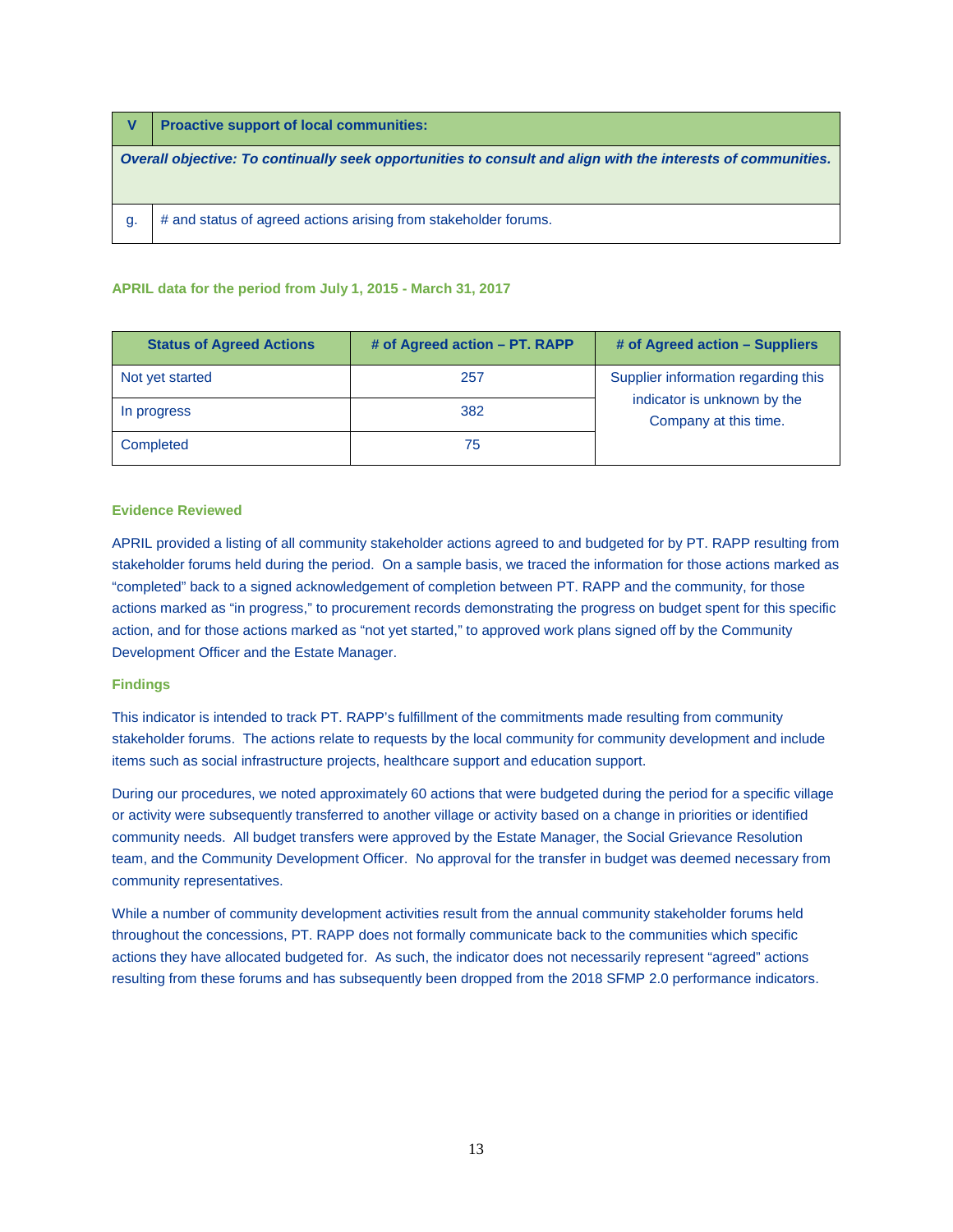| <b>VI</b> | <b>Respect the Rights of Indigenous Peoples and Communities:</b>                                                               |
|-----------|--------------------------------------------------------------------------------------------------------------------------------|
|           | Overall objective: To demonstrate respect for the rights of indigenous peoples and rural communities<br>throughout operations. |
| c.        | % of grievances addressed within 10 days                                                                                       |
| d.        | % of grievances resolved in accordance with the grievance standard operating procedure (SOP)                                   |

#### **APRIL data as of March 31, 2017**

| Total # of grievances received                                | <b>Related to APRIL's</b><br>activities | <b>Related to supplier</b><br><b>activities</b> |
|---------------------------------------------------------------|-----------------------------------------|-------------------------------------------------|
| Grievances received during the period                         | 6                                       | No grievances                                   |
| % of grievances addressed within 10 days                      | 83% (5 out of 6)                        | regarding supplier<br>activities were           |
| % of grievances resolved in accordance with the grievance SOP | 17% (1 out of 6)                        | received by APRIL<br>during the period          |

#### **Evidence Reviewed**

Review of the newly developed grievance standard operating procedure, public communication on the grievance process and the grievance tracking database available online:

<http://sustainability.aprilasia.com/category/grievance-mechanism>

<http://sustainability.aprilasia.com/category/raise-a-grievance>

<http://sustainability.aprilasia.com/category/grievance-tracking>

For all grievances received, we reviewed the grievance tracking file, communications with the complainant and internal communications to determine if the grievance was received and addressed within 10 days.

For a sample of grievances received, including the one grievance that has been resolved, in addition to the evidence described above, we reviewed the grievance verification document (if applicable), the development of an action plan and monitoring, and closure of the process to ensure all steps were taken in accordance with the SOP.

#### **Findings**

These indicators address APRIL's responsiveness to grievances raised by local communities and the implementation of the grievance SOP. APRIL developed a new publicly available grievance SOP during 2015-2016 which became available on line as of August 30, 2016. Of the six grievances received, one was received in September 2016 and the remaining five were received in March 2017. As such, as of March 31, 2017, only one grievance was resolved, the remaining five continue to be ongoing.

Of the six grievances received, one was not addressed within the 10 working days as specified by the SOP as the Grievance Processing Unit did not have an email address for the complainant and the earliest they were able to get in touch with the complainant by telephone was on the 13th working day.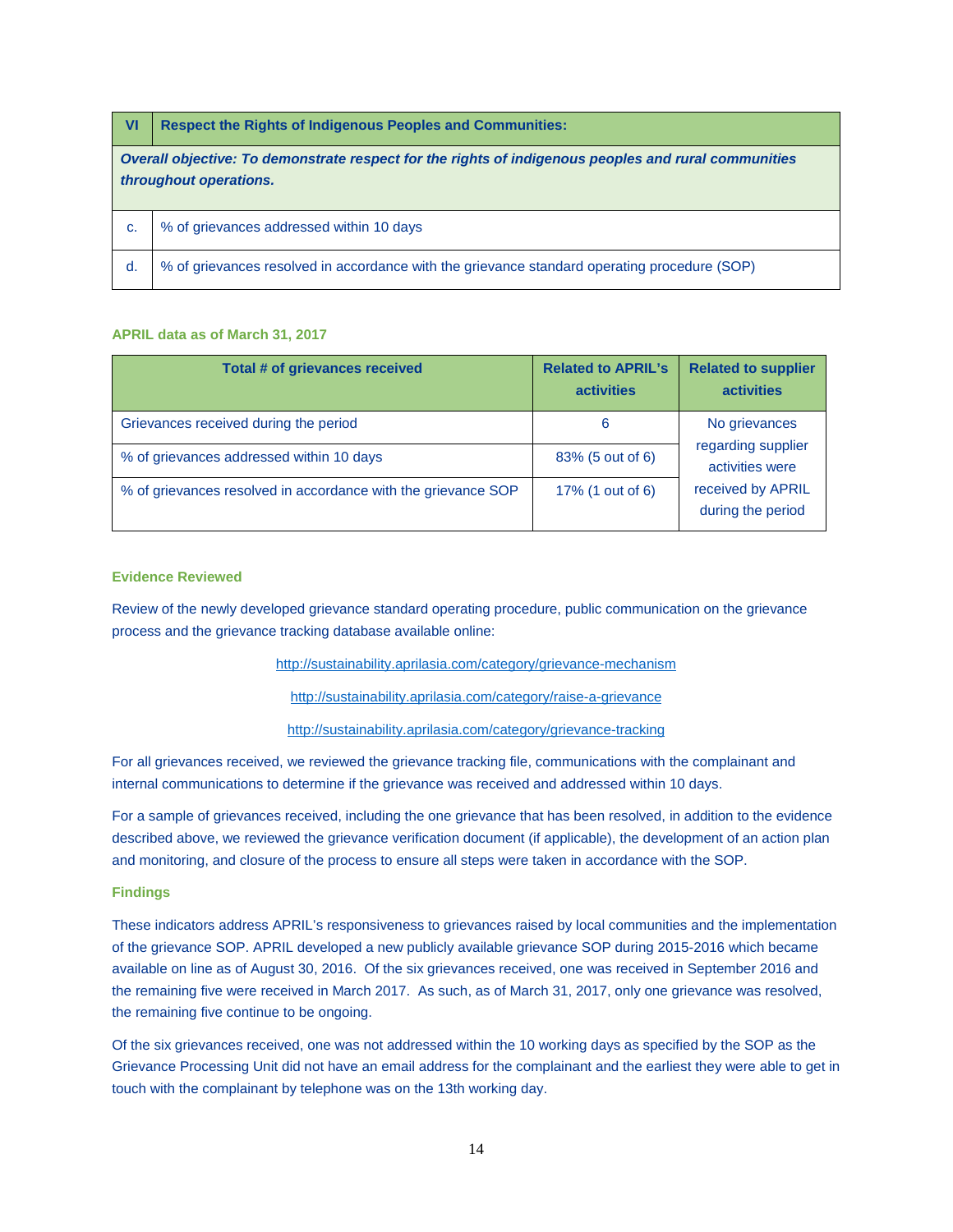APRIL is still in the process of gathering data in relation to supplier grievance mechanisms as part of the supplier monitoring program developed to assess SFMP 2.0 conformance across the supply chain.

# **Opportunity for Improvement #4**

From our field observations, we note where supplier grievance processes do exist, there remains an opportunity to improve implementation of these processes through improved socialization of the grievance mechanism as well as through provision of support to communities in submitting grievances once the supplier is aware of a complaint.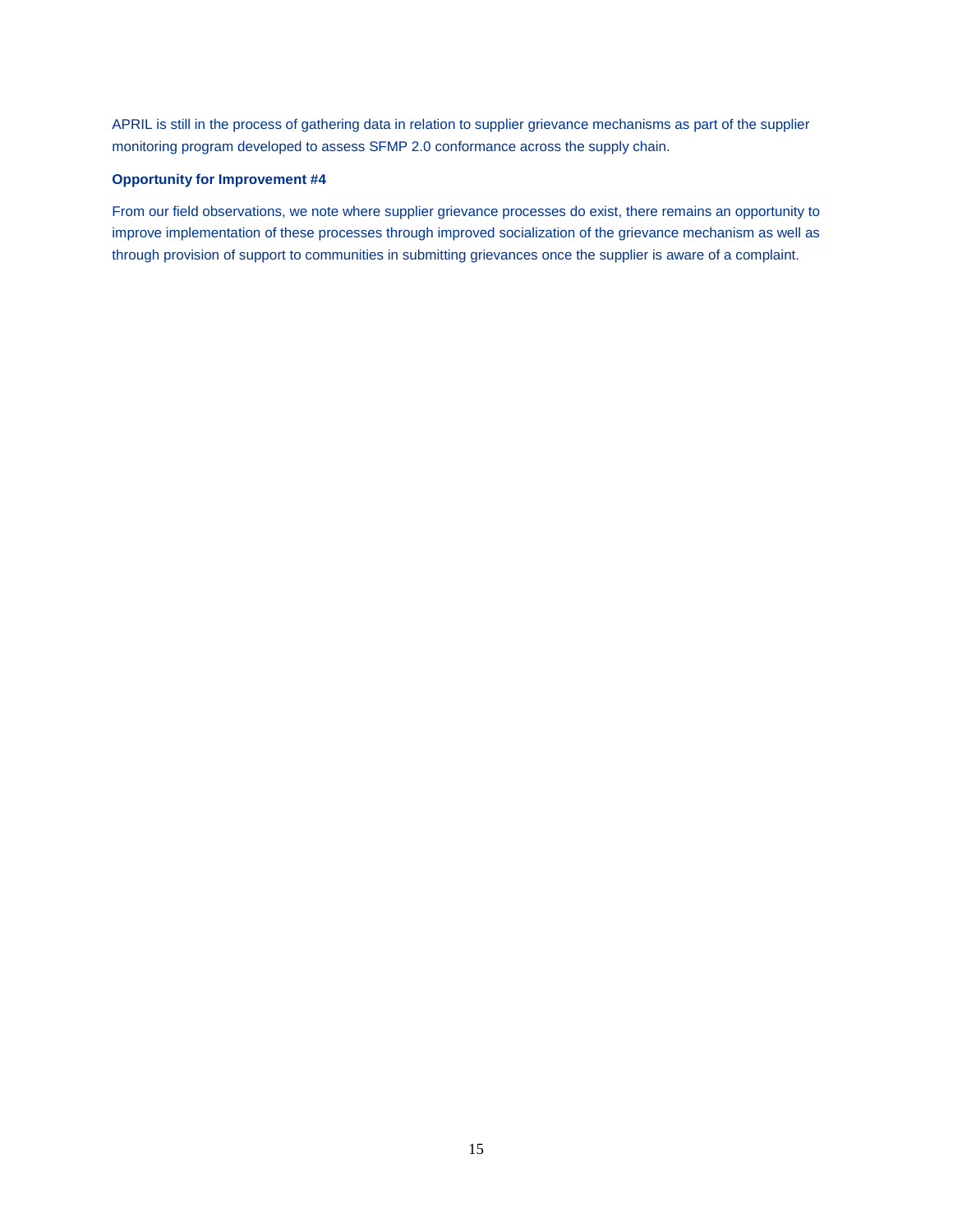**VII Responsible Practices in Our Work Places:** *Overall objective: To provide a safe, productive and conducive work environment throughout its wood* 

*supply chains where employees including those of sub-contractors, can contribute and advance.*

c. | % of PT. RAPP, supplier and contractor operations covered by OHS certification

This table tracks the percentage of operations that have completed some form of occupational health and safety certification by March 31, 2017.

|                             | % covered by OHS certification <sup>1</sup> |
|-----------------------------|---------------------------------------------|
| <b>PT. RAPP Sectors</b>     | 83%                                         |
| <b>Supplier concessions</b> | 9%                                          |
| <b>TOTAL</b>                | 35%                                         |

*1 OHS certification is defined as the SMK3 certification which is required by local Indonesian law or an equivalent certification for those suppliers operating outside of Indonesia.*

#### **Evidence Reviewed**

An APRIL developed listing of certifications by concession and by supplier was cross-checked to certificates of occupational health and safety (OHS) certifications for PT. RAPP and individual suppliers. In addition, OHS certification tracking and plan was reviewed for PT. RAPP sectors and Supplier concessions.

### **Findings**

This indicator tracks the extent to which a formal health and safety management system is in place to address APRIL's commitment to ensure the health and safety of workers is protected and that workers are equipped for protection against occupational health and safety hazards.

SMK3 certification is required by local law for all companies who are either assessed as "high-risk" by the Ministry of Labor or for companies with greater than 100 workers. As of March 31, 2017, PT. RAPP had completed SMK3 certifications for 10 of it 12 sectors with the remaining two certification audits planned for mid-2018. Two suppliers have now also completed SMK3 certification and the remaining 13 are scheduled to be certified in Q2 2018.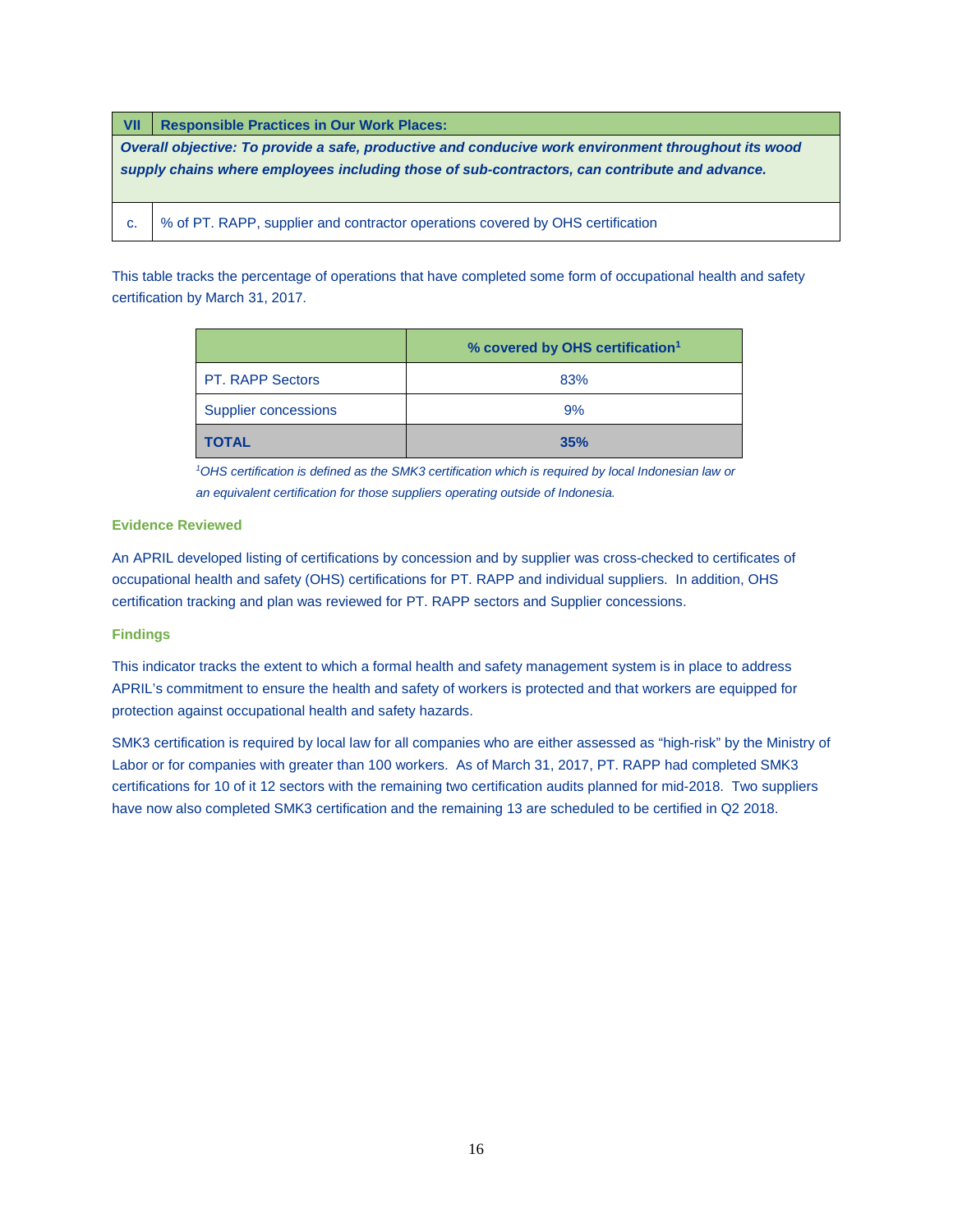#### **VIII Legal Compliance and Certification:**

*Overall objective: To go beyond legal compliance toward achieving Sustainable Forest Management (SFM).*

a. # of Instances of fire on concessions by cause (APRIL initiated, supplier initiated or third party initiated)

#### **APRIL data for the period from July 1, 2016 - March 31, 2017**

|                  | # of instances caused by<br><b>APRIL or supplier</b>                                                 | # of instances caused by<br>third parties                                                             |
|------------------|------------------------------------------------------------------------------------------------------|-------------------------------------------------------------------------------------------------------|
| PT. RAPP         | 0                                                                                                    |                                                                                                       |
| <b>Suppliers</b> | No known instances on<br>supply partner concessions<br>Data incomplete for open-<br>market suppliers | 239 known instances on<br>supply partner concessions<br>Data incomplete for open-<br>market suppliers |

#### **Evidence Reviewed**

An APRIL-developed listing of fires during the period on PT. RAPP and supply partner concessions was crosschecked on a sample basis to fire incident reports. Interviews with management were completed during PT. RAPP and supplier field visits regarding fire monitoring and tracking and data was cross-checked to reported fires.

#### **Findings**

Fire management is a critical element of APRIL's compliance commitments. This indicator tracks the number of instances of fire that occur on APRIL and supplier concessions and the associated cause of the fires. During the period, seven instances of fires caused by third parties occurred on PT. RAPP concessions and a total of 239 instances of fires caused by third parties occurred on supply partner concessions for which data is available.

APRIL maintains an active fire suppression program to address instances of fire on concessions. As a result of the fire suppression program, the total hectares lost to fire on concessions was limited to 77 hectares for PT. RAPP and 1,290 hectares for supply partner concessions during the reporting period.

While fire data is not reported for APRIL's nine open-market suppliers, the Company is in the process of implementing a fire monitoring system with these suppliers to provide details of fires on concessions or details of any related government sanctions.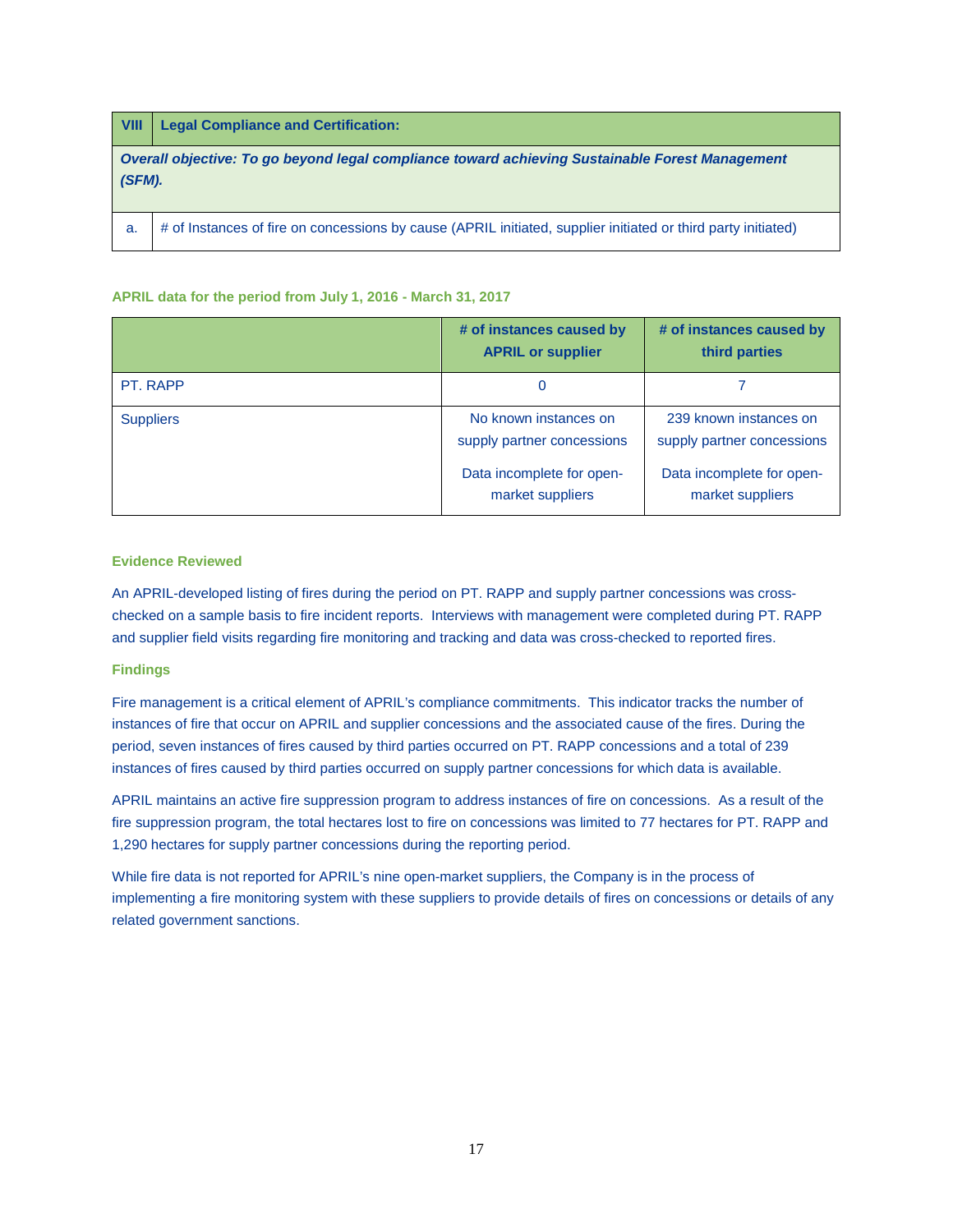# <span id="page-17-0"></span>5. Future Reporting

In 2018, KPMG will conduct a limited scope assurance report covering APRIL's implementation of SFMP 2.0 for the period from January 1-December 31, 2017. The updated performance indicators for this assessment have been drafted and APRIL's Stakeholder Advisory Committee is currently seeking input on these indicators, which can be found on APRIL's sustainability dashboard a[t www.sustainability.aprilasia.com](http://www.sustainability.aprilasia.com/)

# **Further Information**

The 2016 assurance report and related action plans are publicly available and are located on APRIL's sustainability dashboard at [www.sustainability.aprilasia.com.](http://www.sustainability.aprilasia.com/)

Sustainable Forest Management Policy 2.0 and the SFMP 2.0 performance indicators are also located on the sustainability dashboard along with information on the Stakeholder Advisory Committee and the Independent Peat Expert Working Group and their related roles, meetings and recommendations.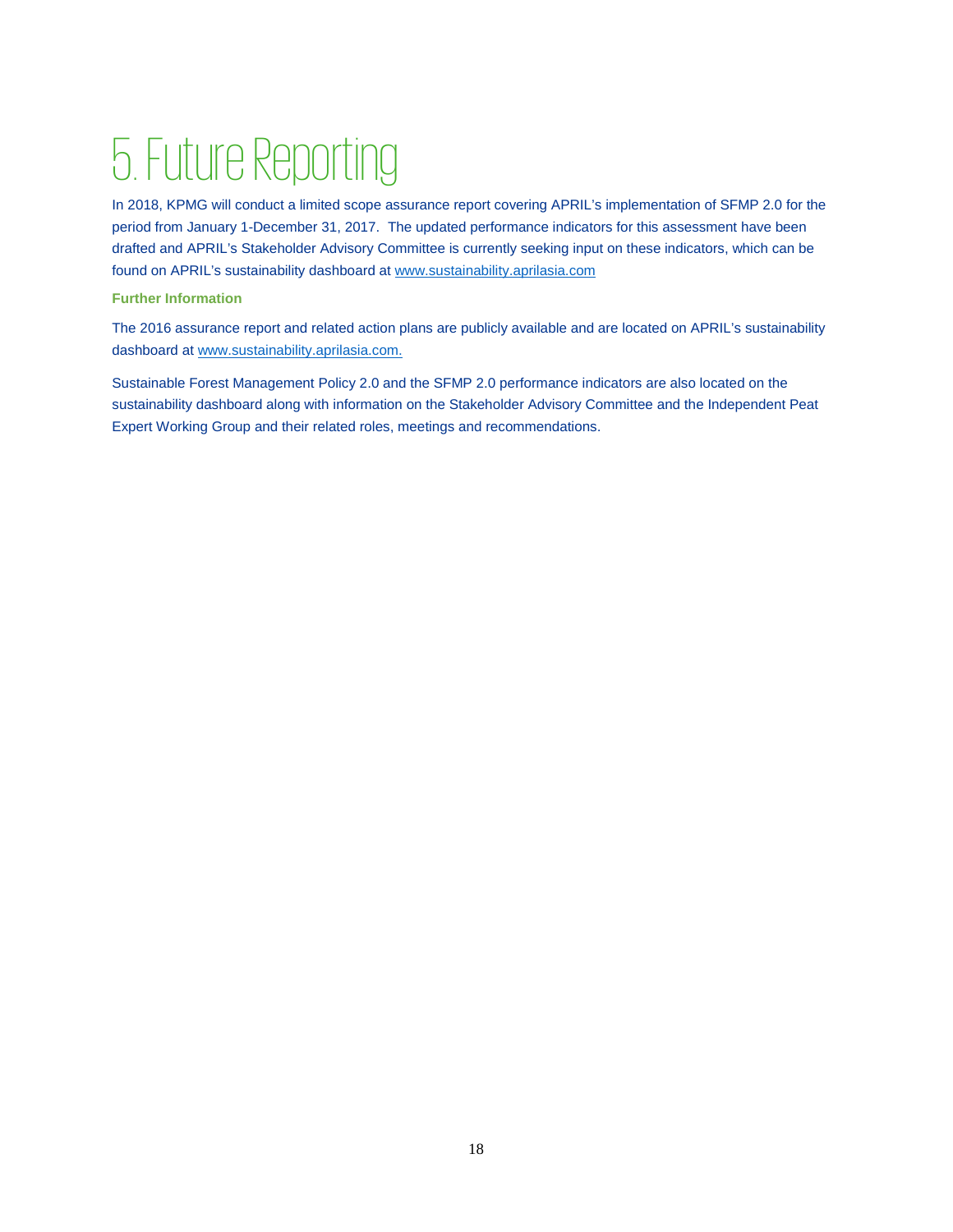# <span id="page-18-0"></span>Appendix 1: APRIL Action Plans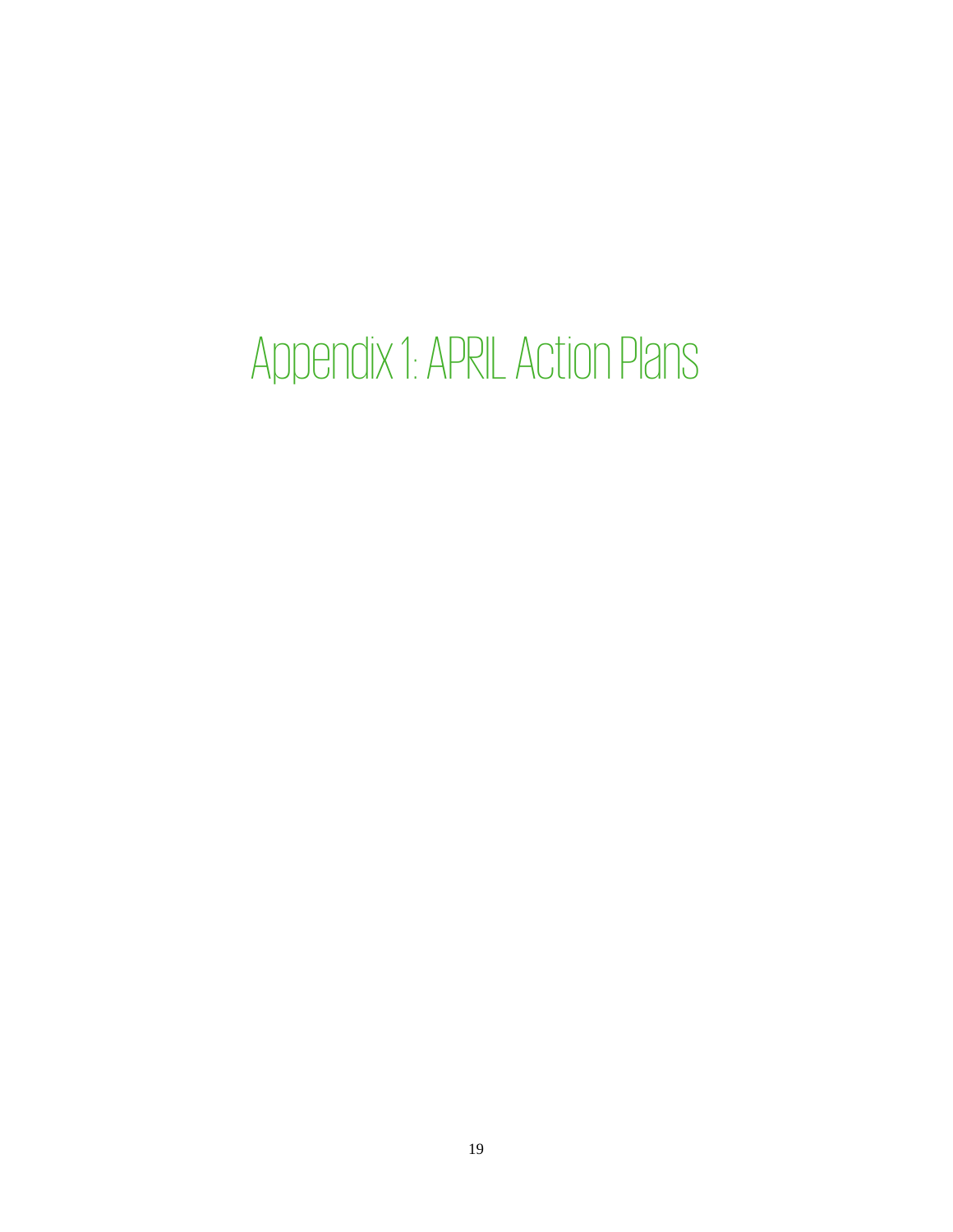| <b>APRIL SFM Policy 2.0 Implementation - Draft Action Plans Non Conformities</b><br>October 2017                                                                                                                                                                                                                                                         |                                                                                                                                                                                                                                                      |                                 |  |
|----------------------------------------------------------------------------------------------------------------------------------------------------------------------------------------------------------------------------------------------------------------------------------------------------------------------------------------------------------|------------------------------------------------------------------------------------------------------------------------------------------------------------------------------------------------------------------------------------------------------|---------------------------------|--|
| Indicator I.b<br>Indicator III.c                                                                                                                                                                                                                                                                                                                         | # of Ha developed by category<br>Total Ha developed on peatland                                                                                                                                                                                      |                                 |  |
| During 2016 PT RAPP planted 608 ha of previously encroached area, recovered from within the Dayun block of Pelalawan<br>concession that had been previously cleared but not planted. The MoEF issued an administrative sanction 09 March 2017<br>Non Conformance #1<br>ordering the removal of the newly planted Acacia trees and closing of new canals. |                                                                                                                                                                                                                                                      |                                 |  |
| <b>APRIL Action Plan(s) -</b><br><b>COMPLETED</b>                                                                                                                                                                                                                                                                                                        | APRIL completed all requested actions by the MoEF by the end of May 2017 and have updated its<br>operational interpretation of the new peatland regulations. APRIL reported this incident in advance of<br>the Interim Assurance Review to KPMG PRI. | Timeframe: Already<br>Complete. |  |
| <b>APRIL Root cause</b><br>analysis                                                                                                                                                                                                                                                                                                                      | N/A                                                                                                                                                                                                                                                  |                                 |  |
| <b>KPMG PRI review of</b><br><b>Action Plan</b>                                                                                                                                                                                                                                                                                                          | Completed in June 2017                                                                                                                                                                                                                               |                                 |  |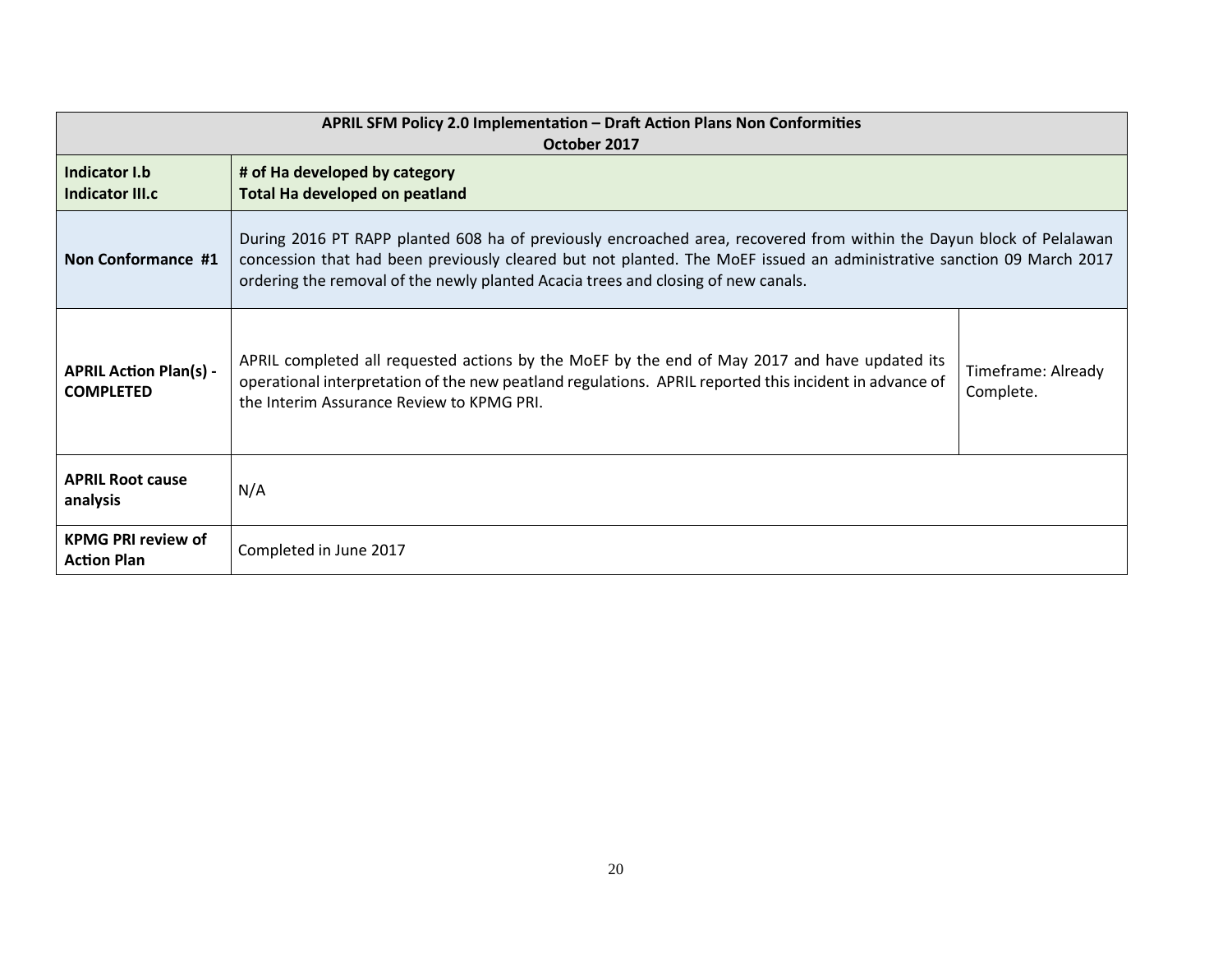| APRIL SFM Policy 2.0 Implementation - Draft Action Plans Opportunities for Improvement<br>October 2017                                                                                                                                                                                                                                                                                                                             |                                                                                                                                                                                                                                                                    |                         |  |
|------------------------------------------------------------------------------------------------------------------------------------------------------------------------------------------------------------------------------------------------------------------------------------------------------------------------------------------------------------------------------------------------------------------------------------|--------------------------------------------------------------------------------------------------------------------------------------------------------------------------------------------------------------------------------------------------------------------|-------------------------|--|
|                                                                                                                                                                                                                                                                                                                                                                                                                                    | <b>Performance Indicator Data Reporting Limitations</b>                                                                                                                                                                                                            |                         |  |
| There is a clear difference noted between the quality of Supply Partner data and PT RAPP data associated with SFMP2.0<br><b>Opportunity for</b><br>performance indicators, specifically those indicators addressing community and employee grievances. There is opportunity to<br>improve the quality of supply partner data through the supplier monitoring program developed to assess SFMP2.0<br>Improvement #1<br>conformance. |                                                                                                                                                                                                                                                                    |                         |  |
| <b>APRIL Action Plan(s)</b>                                                                                                                                                                                                                                                                                                                                                                                                        | 1. Review data requirements to assess SFMP2.0 conformance.<br>2. Develop appropriate data management and reporting standards.<br>3. Socialize to all Suppliers.<br>4. Re-enforce implementation of the data management and reporting standards with all Suppliers. | Timeframe<br>30-Sept-18 |  |
| Inconsistent Supply Partner data collection and reporting; historically less intensive than APRIL processes. Need to continue<br><b>APRIL Root cause</b><br>building Supply Partners' understanding of policy compliance monitoring and transparency to stakeholders through<br>analysis<br>continuous engagement.                                                                                                                 |                                                                                                                                                                                                                                                                    |                         |  |
| <b>KPMG PRI review of</b><br><b>Action Plan</b>                                                                                                                                                                                                                                                                                                                                                                                    | Accepted - October 2018                                                                                                                                                                                                                                            |                         |  |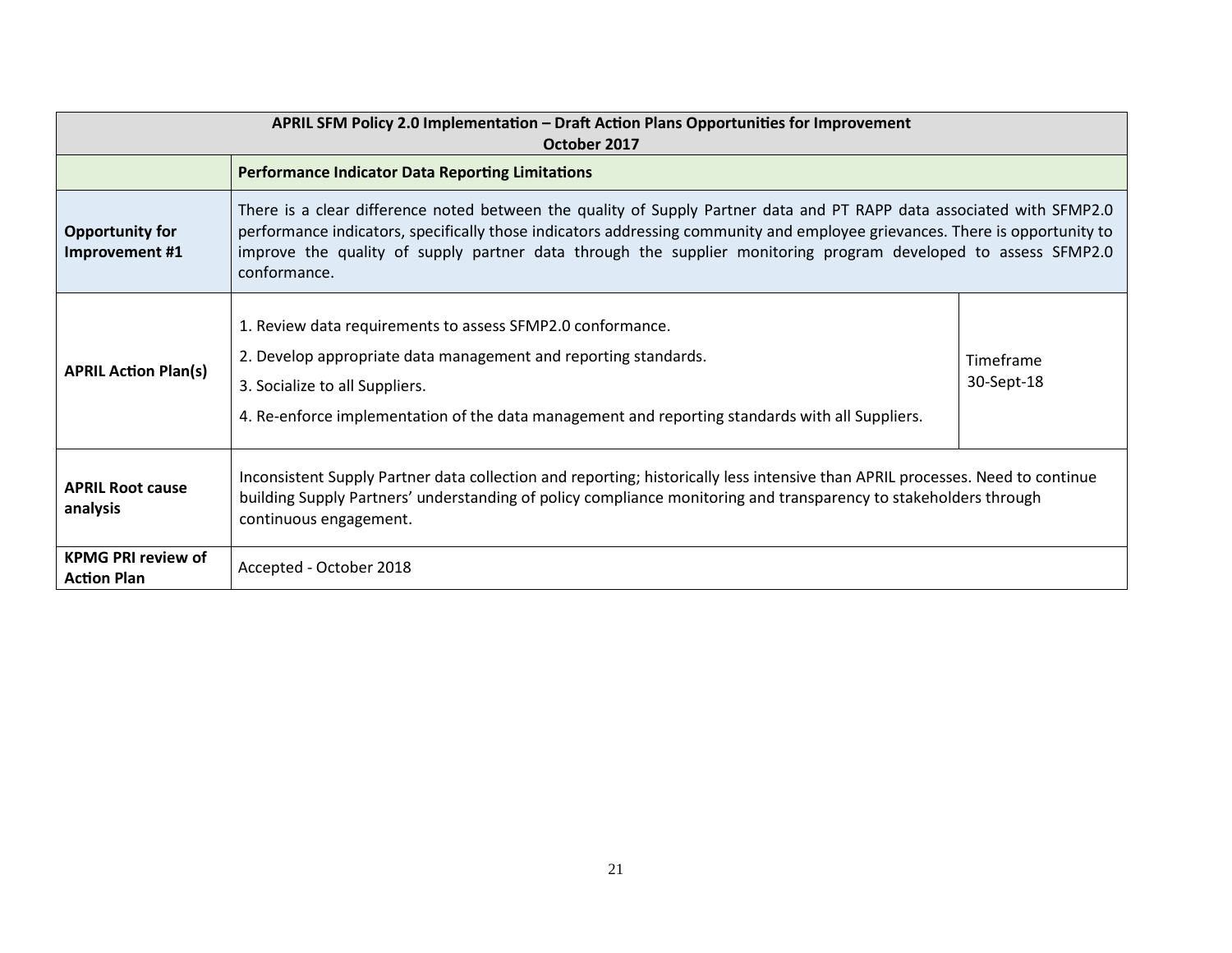| <b>Indicator I.b</b><br><b>Indicator III.c</b>  | # of Ha developed by category<br>Total Ha developed on peatland                                                                                                                                                                                                                                                                                               |                                 |  |
|-------------------------------------------------|---------------------------------------------------------------------------------------------------------------------------------------------------------------------------------------------------------------------------------------------------------------------------------------------------------------------------------------------------------------|---------------------------------|--|
| <b>Opportunity for</b><br>Improvement #2        | In light of significant recent changes in Peatland regulations in Indonesia and the risk that these could lead to regulatory non-<br>compliance by Suppliers, there is an opportunity for APRIL to develop and socialize detailed operational interpretations of the<br>new regulatory requirements.                                                          |                                 |  |
| <b>APRIL Action Plan(s)</b>                     | 1. Develop more detailed operational interpretations of the requirements<br>2. Socialize to Indonesian suppliers on Peatland, and<br>3. Monitor the implementation of the regulations by Supplier                                                                                                                                                             | Timeframe<br>31-Sept-18         |  |
| <b>APRIL Root cause</b><br>analysis             | There have been several new peatland regulations enacted by the government since December 2016 and many companies<br>needed time to clarify their understanding of these, particularly in relation to earlier government regulations that are in force,<br>and also to ensure correct operational interpretations.                                            |                                 |  |
| <b>KPMG PRI review of</b><br><b>Action Plan</b> | Accepted - October 2018                                                                                                                                                                                                                                                                                                                                       |                                 |  |
| <b>Opportunity for</b><br>Improvement #3        | The Land Cover Change (LCC) monitoring system is receiving insufficient feedback from the field verification process following<br>the circulation of LCC reports to provide confidence in the effectiveness of the system. There is opportunity for APRIL to<br>determine how to work with incomplete data to manage risk and assess conformance with SFMP2.0 |                                 |  |
| <b>APRIL Action Plan(s)</b>                     | 1. Analyze the data to determine location(s) of insufficient feedback<br>2. Re-socialize the field verification component with the Suppliers not responding in a timely manner<br>3. Develop alternate methods to confirm compliance with SFMP2.0<br>4. Implement those methods and measure effectiveness; provide feedback to senior management              | <b>Time Frame</b><br>31-Sept-18 |  |
| <b>APRIL Root cause</b><br>analysis             | Need to continue building suppliers' understanding of policy compliance monitoring and transparency to stakeholders<br>through continuous engagement.                                                                                                                                                                                                         |                                 |  |
| <b>KPMG PRI review of</b><br><b>Action Plan</b> | Accepted - October 2018                                                                                                                                                                                                                                                                                                                                       |                                 |  |